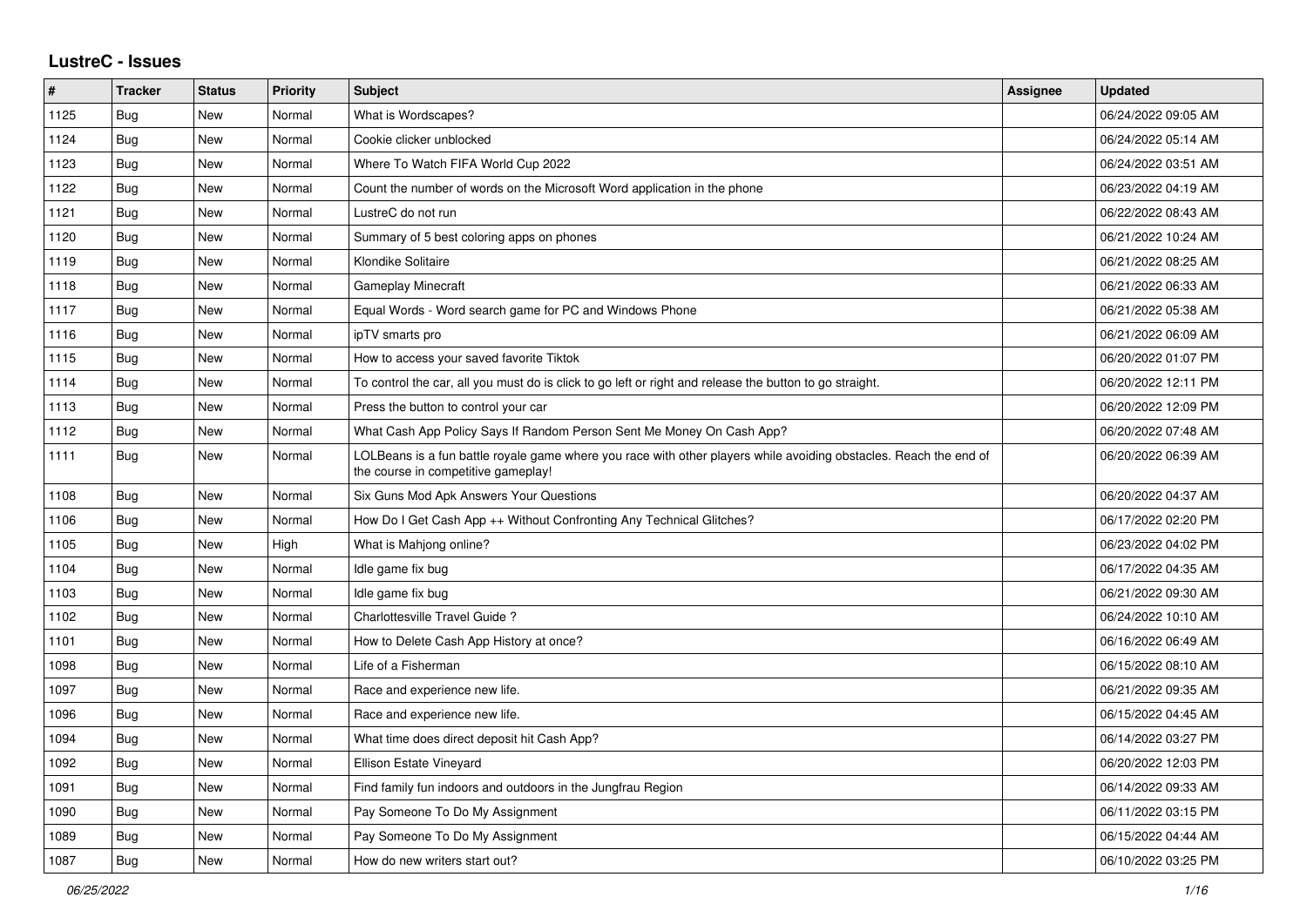| #    | <b>Tracker</b> | <b>Status</b> | <b>Priority</b> | <b>Subject</b>                                                           | <b>Assignee</b> | <b>Updated</b>      |
|------|----------------|---------------|-----------------|--------------------------------------------------------------------------|-----------------|---------------------|
| 1084 | <b>Bug</b>     | New           | Normal          | <b>Trippie Redd</b>                                                      |                 | 06/11/2022 09:05 AM |
| 1083 | <b>Bug</b>     | <b>New</b>    | Normal          | coin base review                                                         |                 | 06/11/2022 09:13 AM |
| 1082 | Bug            | New           | Normal          | Reset chime bank password without phone number                           |                 | 06/15/2022 11:56 AM |
| 1080 | Bug            | <b>New</b>    | Normal          | How to use Math Wallet   Nexo wallet   CoinTiger Exchange                |                 | 06/15/2022 11:56 AM |
| 1079 | Bug            | <b>New</b>    | Normal          | How to get cheap psychology assignment?                                  |                 | 06/15/2022 06:00 AM |
| 1078 | Bug            | New           | Normal          | What Bank Is Cash App On Plaid? Find Clarity And Assistance              |                 | 06/15/2022 11:56 AM |
| 1077 | Bug            | New           | Normal          | Les excellentes façons d'utiliser ces images                             |                 | 06/25/2022 02:44 AM |
| 1076 | <b>Bug</b>     | New           | Normal          | DedicatedHosting4u                                                       |                 | 06/11/2022 09:15 AM |
| 1073 | Bug            | <b>New</b>    | Normal          | Cricut Design Space                                                      |                 | 06/07/2022 09:34 PM |
| 1072 | Bug            | <b>New</b>    | Normal          | ij.start canon                                                           |                 | 06/21/2022 06:56 PM |
| 1071 | <b>Bug</b>     | New           | Normal          | Cinema HD Review - Cinemahdv2.net                                        |                 | 06/21/2022 06:54 PM |
| 1069 | Bug            | New           | Normal          | how to get cash app support phone number 24*7 available                  |                 | 06/21/2022 08:36 PM |
| 1068 | Bug            | <b>New</b>    | Normal          | 123.hp.com/laserjet                                                      |                 | 05/31/2022 12:22 PM |
| 1067 | <b>Bug</b>     | <b>New</b>    | Normal          | Cricut.com/setup                                                         |                 | 05/31/2022 12:19 PM |
| 1065 | <b>Bug</b>     | New           | Normal          | The top foreign language training game in 2022                           |                 | 06/07/2022 04:05 AM |
| 1063 | Bug            | New           | Normal          | 123.hp.com/laserjet                                                      |                 | 05/28/2022 12:27 PM |
| 1062 | <b>Bug</b>     | New           | Normal          | Cricut.com/setup                                                         |                 | 05/28/2022 12:26 PM |
| 1061 | Bug            | <b>New</b>    | Normal          | Cricut.com/setup                                                         |                 | 05/28/2022 12:24 PM |
| 1060 | <b>Bug</b>     | New           | Normal          | How to Use Panda Helper to Speed Up Your iOS                             |                 | 05/28/2022 09:12 AM |
| 1059 | Bug            | New           | Normal          | 123.hp.com/laserjet                                                      |                 | 05/28/2022 08:29 AM |
| 1058 | <b>Bug</b>     | New           | Normal          | Cricut.com/setup                                                         |                 | 05/28/2022 08:28 AM |
| 1057 | <b>Bug</b>     | <b>New</b>    | Normal          | <b>CCPlay Education Edition APK</b>                                      |                 | 06/07/2022 04:07 AM |
| 1053 | Bug            | <b>New</b>    | Normal          | Game Geometry Dash                                                       |                 | 05/26/2022 11:30 AM |
| 1052 | <b>Bug</b>     | New           | Normal          | Build Now GG is a new battle royale game.                                |                 | 05/26/2022 04:24 AM |
| 1051 | Bug            | New           | Normal          | Dental Supplies USA                                                      |                 | 06/11/2022 09:20 PM |
| 1048 | Bug            | New           | Normal          | So zeigen Sie ein Instagram-Profilbild an und vergrößern es              |                 | 05/25/2022 06:56 AM |
| 1046 | <b>Bug</b>     | New           | Normal          | 123.hp.com/laserjet                                                      |                 | 05/24/2022 10:46 AM |
| 1045 | Bug            | New           | Normal          | Cricut.com/setup                                                         |                 | 05/24/2022 10:45 AM |
| 1044 | <b>Bug</b>     | New           | Normal          | Can I Disapprove If Random Person Sent Me Money On Cash App?             |                 | 05/26/2022 03:51 PM |
| 1043 | Bug            | New           | Normal          | What Is The Right Way To Troubleshoot Cash App Transfer Failed Problems? |                 | 05/25/2022 01:16 PM |
| 1042 | <b>Bug</b>     | New           | Normal          | How to set up direct deposit on cash app?                                |                 | 05/25/2022 01:17 PM |
| 1041 | <b>Bug</b>     | New           | Normal          | Count words in Word on the computer                                      |                 | 05/27/2022 02:16 PM |
| 1040 | <b>Bug</b>     | New           | Normal          | thabet                                                                   |                 | 05/19/2022 08:05 PM |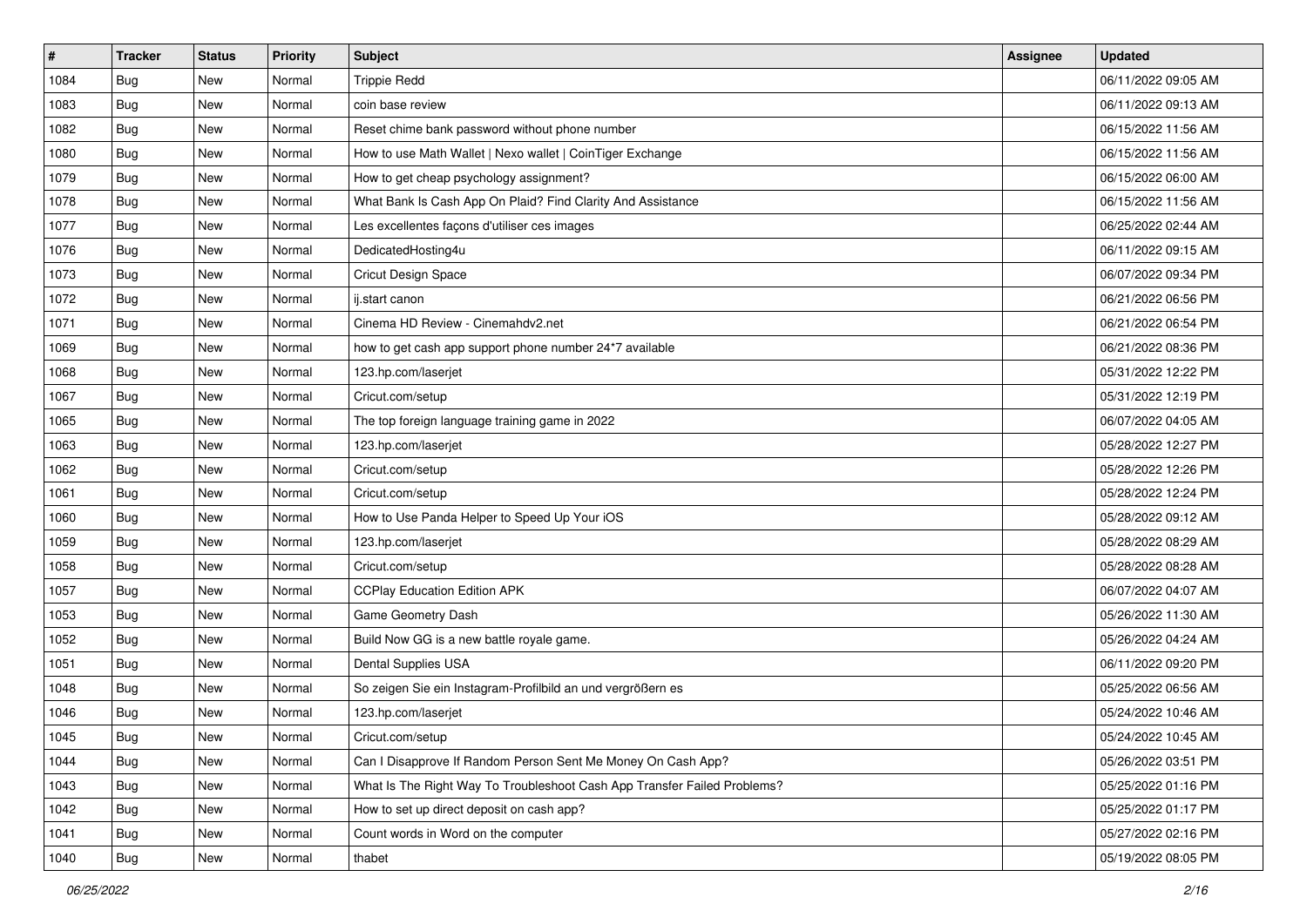| #    | <b>Tracker</b> | <b>Status</b> | Priority | <b>Subject</b>                                                             | <b>Assignee</b> | <b>Updated</b>      |
|------|----------------|---------------|----------|----------------------------------------------------------------------------|-----------------|---------------------|
| 1039 | Bug            | New           | Normal   | How to Get Tickmill Bonuses for Free                                       |                 | 05/26/2022 05:43 PM |
| 1036 | Bug            | New           | Normal   | <b>VPS Material</b>                                                        |                 | 05/18/2022 09:34 PM |
| 1034 | <b>Bug</b>     | New           | Normal   | Download Teaching Feeling For Android                                      |                 | 05/20/2022 09:25 AM |
| 1033 | Bug            | New           | Normal   | The best slope 2 online games to play right now                            |                 | 05/17/2022 10:55 AM |
| 1032 | <b>Bug</b>     | New           | Normal   | How To Play The Wordle Game                                                |                 | 05/17/2022 10:37 AM |
| 1031 | <b>Bug</b>     | New           | Normal   | <b>IAFT Traders Union</b>                                                  |                 | 05/16/2022 03:14 PM |
| 1030 | <b>Bug</b>     | New           | Normal   | <b>IAFT Traders Union</b>                                                  |                 | 05/16/2022 03:13 PM |
| 1029 | Bug            | New           | Normal   | 5 Reasons Why People Love Coloring Pages?                                  |                 | 05/16/2022 11:53 AM |
| 1028 | <b>Bug</b>     | New           | Normal   | The Best Free Online Game to Play with Friends                             |                 | 05/16/2022 05:00 AM |
| 1027 | Bug            | New           | Normal   | Word hurdle: Viral and Fun Online Game                                     |                 | 06/20/2022 01:36 PM |
| 1026 | Bug            | New           | Normal   | New Puzzle Game for All Age - Dordle                                       |                 | 05/30/2022 06:26 AM |
| 1025 | <b>Bug</b>     | New           | Normal   | how to change the logo in wordpress                                        |                 | 05/20/2022 06:00 AM |
| 1024 | Bug            | New           | Normal   | How to choose the right broker                                             |                 | 05/14/2022 10:31 AM |
| 1023 | <b>Bug</b>     | New           | Normal   | Questions That Are Typically Asked About Trap The Cat                      |                 | 05/14/2022 03:51 AM |
| 1022 | <b>Bug</b>     | New           | Normal   | 123.hp.com/laserjet                                                        |                 | 05/13/2022 01:25 PM |
| 1021 | <b>Bug</b>     | New           | Normal   | Cricut.com/setup                                                           |                 | 05/26/2022 12:21 AM |
| 1020 | <b>Bug</b>     | New           | Normal   | Cricut.com/setup                                                           |                 | 05/13/2022 11:14 AM |
| 1019 | Bug            | <b>New</b>    | Normal   | Cricut.com/setup                                                           |                 | 05/13/2022 11:13 AM |
| 1018 | <b>Bug</b>     | New           | Normal   | So erhalten Sie ein kostenloses Hörbuch                                    |                 | 06/24/2022 07:09 AM |
| 1016 | <b>Bug</b>     | New           | Normal   | Klondike Solitaire                                                         |                 | 05/12/2022 09:03 AM |
| 1015 | <b>Bug</b>     | <b>New</b>    | Normal   | Is it possible to send books for free?                                     |                 | 05/11/2022 04:05 PM |
| 1014 | <b>Bug</b>     | New           | Normal   | how to get chime routing and account number ? chime routing number florida |                 | 05/11/2022 12:42 PM |
| 1013 | Bug            | New           | Normal   | ij.start canon                                                             |                 | 05/11/2022 11:31 AM |
| 1012 | <b>Bug</b>     | New           | Normal   | Cricut.com/setup                                                           |                 | 05/11/2022 11:30 AM |
| 1011 | <b>Bug</b>     | New           | Normal   | Summary of 10 best coloring apps on phones                                 |                 | 05/11/2022 10:58 AM |
| 1009 | <b>Bug</b>     | <b>New</b>    | Normal   | How to change routing number on Cash App?                                  |                 | 05/11/2022 07:13 AM |
| 1008 | <b>Bug</b>     | New           | Normal   | Who was the first black woman to anchor a newscast?                        |                 | 05/10/2022 03:13 PM |
| 1007 | Bug            | New           | Normal   | "ij.start canon                                                            |                 | 05/18/2022 10:40 AM |
| 1006 | Bug            | New           | Normal   | Cricut.com/setup                                                           |                 | 05/10/2022 01:22 PM |
| 1005 | <b>Bug</b>     | New           | High     | Nursing Assignment Help in UK                                              |                 | 05/13/2022 05:33 PM |
| 1004 | Bug            | New           | Normal   | you get to pinch and drag a man with a very flexible face                  |                 | 05/10/2022 10:59 AM |
| 1002 | <b>Bug</b>     | New           | Normal   | Chemistry Assignment Help                                                  |                 | 06/04/2022 09:58 AM |
| 1001 | <b>Bug</b>     | New           | Normal   | Venmo Keep Saying Error?                                                   |                 | 06/16/2022 02:11 PM |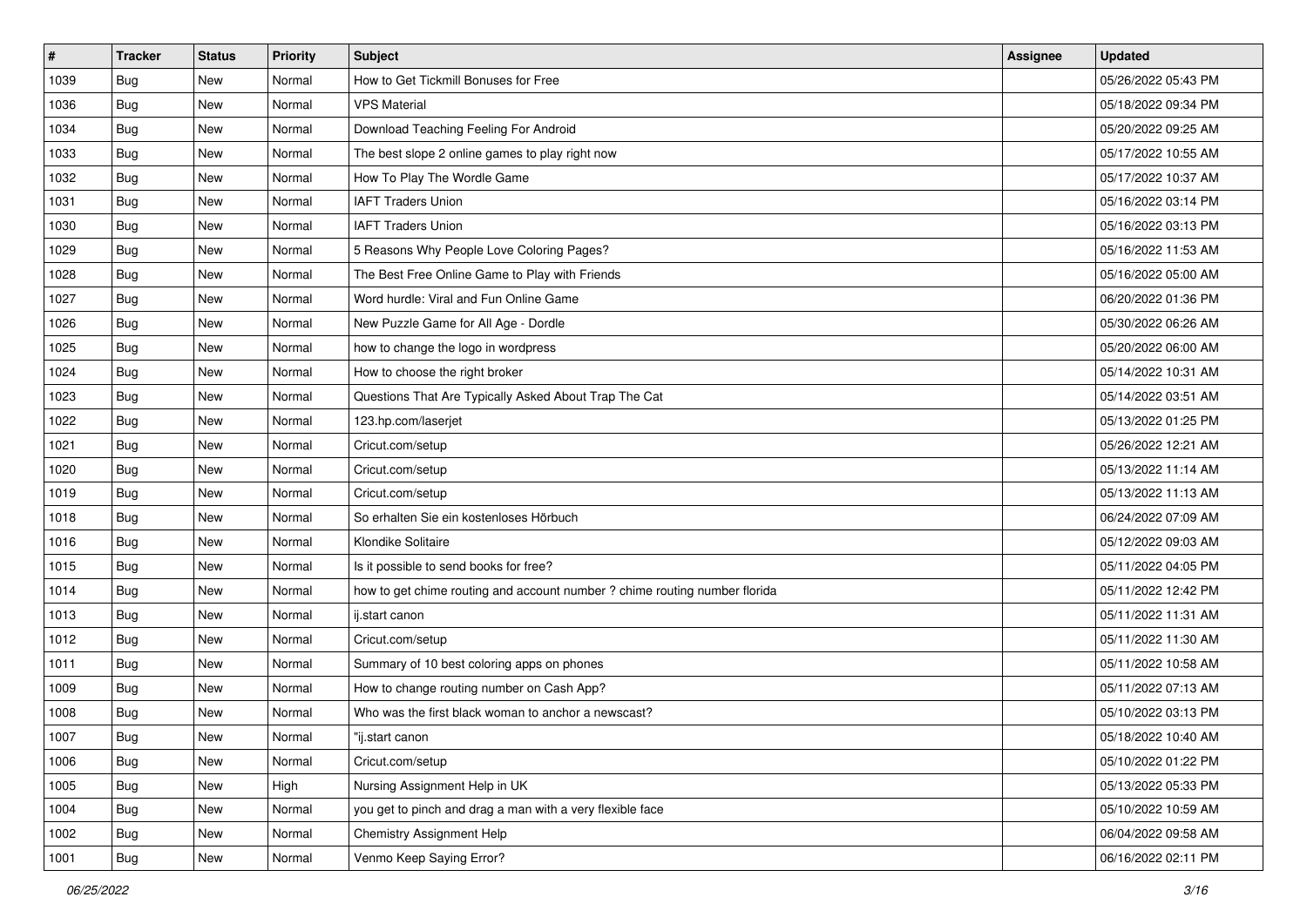| $\vert$ # | <b>Tracker</b> | <b>Status</b> | Priority | Subject                                                                                | <b>Assignee</b> | <b>Updated</b>      |
|-----------|----------------|---------------|----------|----------------------------------------------------------------------------------------|-----------------|---------------------|
| 999       | <b>Bug</b>     | New           | Normal   | Is there a way to find Google Feud answers?                                            |                 | 05/07/2022 08:58 AM |
| 998       | Bug            | New           | Normal   | Is It Hard to Solve Wordle An                                                          |                 | 05/13/2022 06:39 PM |
| 997       | <b>Bug</b>     | New           | Normal   | 123.hp.com/laserjet                                                                    |                 | 05/06/2022 05:33 AM |
| 996       | Bug            | New           | Normal   | Cricut.com/setup                                                                       |                 | 05/06/2022 05:32 AM |
| 993       | Bug            | New           | Normal   | IO Games Free Online                                                                   |                 | 05/04/2022 10:35 AM |
| 992       | <b>Bug</b>     | New           | Normal   | So vergrößern Sie Ihr Instagram-Profilbild                                             |                 | 05/04/2022 08:46 AM |
| 991       | Bug            | New           | Normal   | <b>MDMA MOLLY</b>                                                                      |                 | 05/03/2022 12:03 AM |
| 990       | Bug            | New           | Normal   | Mushrooms                                                                              |                 | 05/03/2022 12:02 AM |
| 989       | Bug            | New           | Normal   | Barewoods Wax Cigar                                                                    |                 | 06/14/2022 08:06 PM |
| 988       | <b>Bug</b>     | New           | Normal   | <b>Medicinal Mushrooms</b>                                                             |                 | 05/06/2022 06:06 AM |
| 987       | <b>Bug</b>     | New           | Normal   | <b>Medicinal Mushrooms</b>                                                             |                 | 05/02/2022 11:59 PM |
| 985       | <b>Bug</b>     | New           | Normal   | Find out the vitality of Facebook Phone Number:                                        |                 | 05/06/2022 06:34 AM |
| 984       | Bug            | <b>New</b>    | Normal   | How to disable, permanently delete Twitter account on phone, PC                        |                 | 05/09/2022 04:42 PM |
| 983       | <b>Bug</b>     | New           | Normal   | Finding issue in tekken 3 game?                                                        |                 | 05/28/2022 02:34 PM |
| 982       | Bug            | New           | Normal   | Five sites that let you download free scenarios for your iPhone                        |                 | 05/07/2022 09:34 PM |
| 981       | <b>Bug</b>     | New           | Normal   | VidMate Mod APK                                                                        |                 | 05/06/2022 09:22 AM |
| 980       | Bug            | New           | Normal   | Free Gas Cards for the Unemployed                                                      |                 | 04/28/2022 06:25 AM |
| 979       | Bug            | New           | Normal   | Free Gas Cards for the Unemployed                                                      |                 | 04/28/2022 06:18 AM |
| 978       | <b>Bug</b>     | New           | Normal   | Delamore Lodge is a place to stay.                                                     |                 | 04/27/2022 11:41 AM |
| 977       | Bug            | New           | Normal   | Fans of the Old Country will like this book.                                           |                 | 04/27/2022 11:14 AM |
| 975       | <b>Bug</b>     | New           | Normal   | Payback 2 Mod APK                                                                      |                 | 05/05/2022 10:56 AM |
| 974       | <b>Bug</b>     | New           | Normal   | Watch NCAA Football Live Streaming Free                                                |                 | 05/06/2022 08:16 AM |
| 972       | Bug            | New           | Normal   | How To Borrow Money From The Cash App? Get To Know About The Same                      |                 | 04/25/2022 07:30 AM |
| 971       | <b>Bug</b>     | New           | Normal   | How Do I Check Balance On Cash App Card With Optimum Ease?                             |                 | 04/23/2022 08:43 PM |
| 970       | <b>Bug</b>     | New           | Normal   | The Amount Of Time Does Cash App Direct Deposit Time Take?                             |                 | 04/23/2022 08:33 AM |
| 969       | <b>Bug</b>     | New           | Normal   | Watch NCAA Football Live Match Free                                                    |                 | 04/23/2022 07:29 AM |
| 966       | <b>Bug</b>     | New           | Normal   | How to Download the Filmes                                                             |                 | 04/23/2022 04:04 AM |
| 965       | <b>Bug</b>     | New           | Normal   | Go with cash app customer service to know where I can load my cash app card            |                 | 04/22/2022 01:07 PM |
| 964       | <b>Bug</b>     | New           | Normal   | Can I Fix Cash App Transfer Failed Issues By Adding Sufficient Funds?                  |                 | 04/21/2022 10:23 AM |
| 962       | <b>Bug</b>     | New           | Normal   | Kostenlose Hörbücher                                                                   |                 | 05/20/2022 08:56 AM |
| 961       | <b>Bug</b>     | New           | Normal   | TeaTv is an Android                                                                    |                 | 04/20/2022 11:01 AM |
| 959       | <b>Bug</b>     | New           | Normal   | Get connected with cash app team-How to get money off cash app at walmart without card |                 | 04/20/2022 08:18 AM |
| 958       | <b>Bug</b>     | New           | Normal   | Avail Cash app support service to know Sutton bank cash app number                     |                 | 04/19/2022 12:02 PM |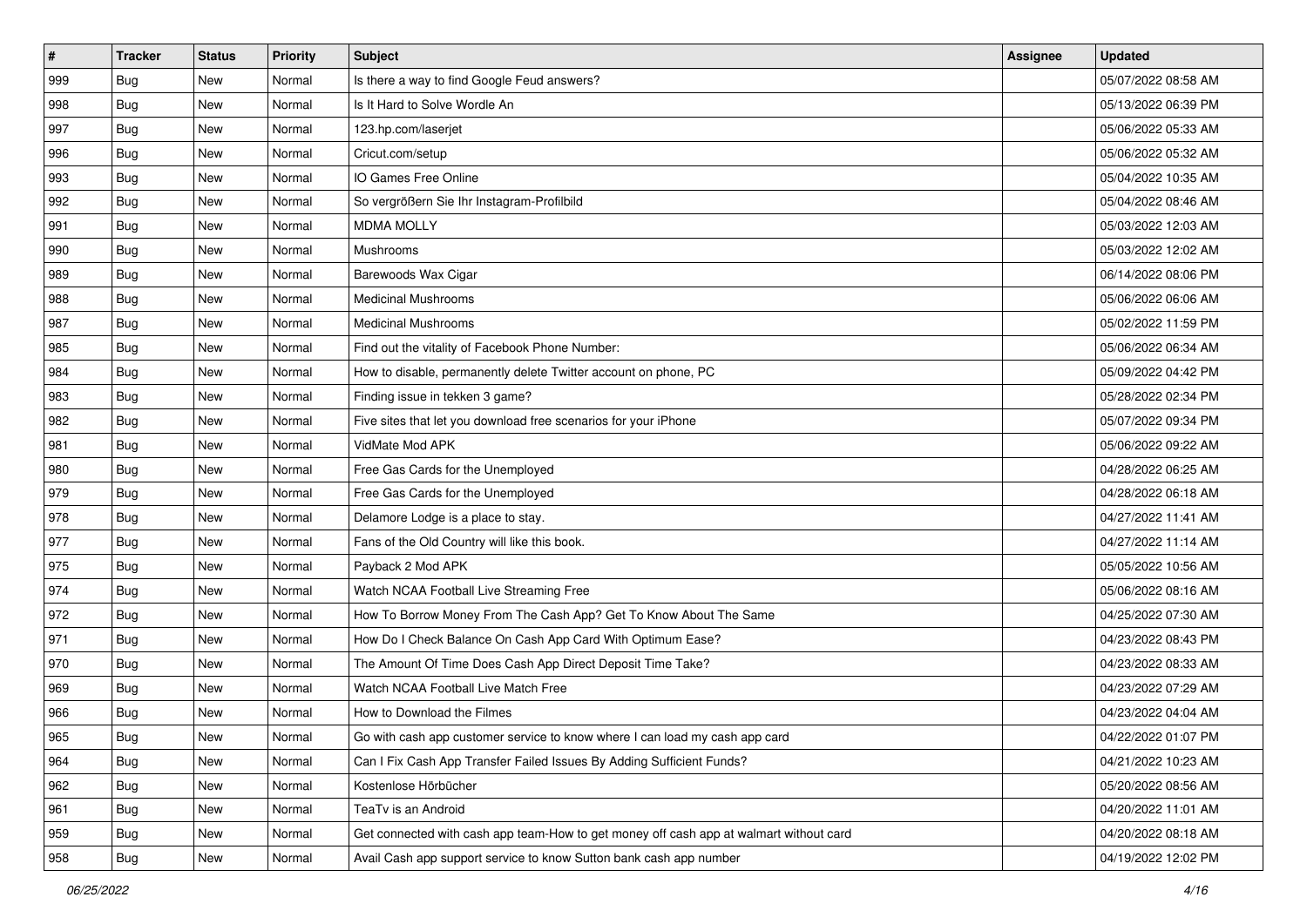| $\sharp$ | <b>Tracker</b> | <b>Status</b> | <b>Priority</b> | <b>Subject</b>                                                                   | <b>Assignee</b> | <b>Updated</b>      |
|----------|----------------|---------------|-----------------|----------------------------------------------------------------------------------|-----------------|---------------------|
| 957      | <b>Bug</b>     | New           | Normal          | From Where I Can Get Cheap Writing Services?                                     |                 | 04/20/2022 05:06 AM |
| 956      | Bug            | New           | Normal          | <b>FNF Free Mods Online</b>                                                      |                 | 04/18/2022 10:57 AM |
| 954      | Bug            | New           | Normal          | AZ Screen Recorder Mod                                                           |                 | 04/20/2022 11:11 AM |
| 953      | <b>Bug</b>     | New           | Normal          | Manga Dogs - Read Your Favorite Comics on Your Smartphone                        |                 | 04/20/2022 05:25 AM |
| 952      | <b>Bug</b>     | New           | Normal          | Canon IJ Network Tool                                                            |                 | 04/22/2022 04:13 AM |
| 951      | <b>Bug</b>     | New           | Normal          | Canon.com/ijsetup                                                                |                 | 04/20/2022 10:18 AM |
| 950      | Bug            | New           | Normal          | ij.start canon                                                                   |                 | 05/07/2022 02:12 PM |
| 949      | <b>Bug</b>     | New           | Normal          | <b>Educational Games</b>                                                         |                 | 06/15/2022 09:11 PM |
| 948      | <b>Bug</b>     | New           | Normal          | Canon IJ Network Tool                                                            |                 | 04/20/2022 11:53 AM |
| 947      | <b>Bug</b>     | <b>New</b>    | Normal          | is Disney Now and Disney Plus different?                                         |                 | 04/14/2022 09:53 AM |
| 946      | <b>Bug</b>     | New           | Normal          | What is Plex and Is Plex Legal?                                                  |                 | 04/20/2022 09:07 AM |
| 945      | <b>Bug</b>     | New           | Normal          | TikTok 18 Mod Apk For Your Android                                               |                 | 04/13/2022 09:32 AM |
| 943      | Bug            | New           | Normal          | ij.start canon                                                                   |                 | 04/13/2022 08:52 AM |
| 942      | <b>Bug</b>     | New           | Normal          | Canon IJ Network Tool                                                            |                 | 04/13/2022 08:45 AM |
| 941      | <b>Bug</b>     | New           | Normal          | is Disney Now and Disney Plus different?                                         |                 | 04/20/2022 10:19 AM |
| 940      | Bug            | New           | Normal          | What is Plex and Is Plex Legal?                                                  |                 | 04/20/2022 06:31 AM |
| 935      | <b>Bug</b>     | New           | Normal          | MovieBox Pro Apk - Watch Movies and TV Shows on Your Android Phone               |                 | 04/27/2022 05:56 PM |
| 934      | Bug            | New           | Normal          | MovieBox Pro Apk - Watch Movies and TV Shows on Your Android Phone               |                 | 05/10/2022 11:01 AM |
| 933      | <b>Bug</b>     | New           | Normal          | How Can I Watch Movies on My Mobile Phone                                        |                 | 06/24/2022 12:55 AM |
| 932      | Bug            | New           | Normal          | The best epic, long-playing PC games will consume days of your life.             |                 | 05/15/2022 07:44 PM |
| 930      | <b>Bug</b>     | New           | Normal          | The best free games online                                                       |                 | 04/12/2022 09:05 AM |
| 929      | Bug            | New           | Normal          | Canon IJ Network Tool                                                            |                 | 04/12/2022 08:32 AM |
| 928      | Bug            | New           | Normal          | How Does Sutton Bank Cash App Customer Service Help In Answering Your Questions? |                 | 04/12/2022 11:36 AM |
| 926      | <b>Bug</b>     | New           | Normal          | tavor 7                                                                          |                 | 06/22/2022 05:08 PM |
| 925      | Bug            | New           | Normal          | tavor 7                                                                          |                 | 06/15/2022 03:45 AM |
| 924      | Bug            | New           | Normal          | buy tec 9                                                                        |                 | 04/11/2022 02:54 PM |
| 923      | <b>Bug</b>     | New           | Normal          | frenchies for sale                                                               |                 | 04/11/2022 02:35 PM |
| 922      | <b>Bug</b>     | New           | Normal          | Why Is The Need For Assignment Writing Services?                                 |                 | 06/24/2022 11:14 PM |
| 921      | <b>Bug</b>     | New           | Normal          | Canon IJ Network Tool                                                            |                 | 04/11/2022 09:00 AM |
| 920      | <b>Bug</b>     | New           | Normal          | Where I Can Get Essay Writing Services?                                          |                 | 04/11/2022 08:35 AM |
| 918      | Bug            | New           | Normal          | Antivirus for IOS                                                                |                 | 06/16/2022 10:36 PM |
| 917      | <b>Bug</b>     | New           | Normal          | Random Person Sent Me Money on Cash App-find solution?                           |                 | 04/09/2022 12:32 PM |
| 916      | <b>Bug</b>     | New           | Normal          | How long does it take to write a book?                                           |                 | 04/07/2022 12:15 PM |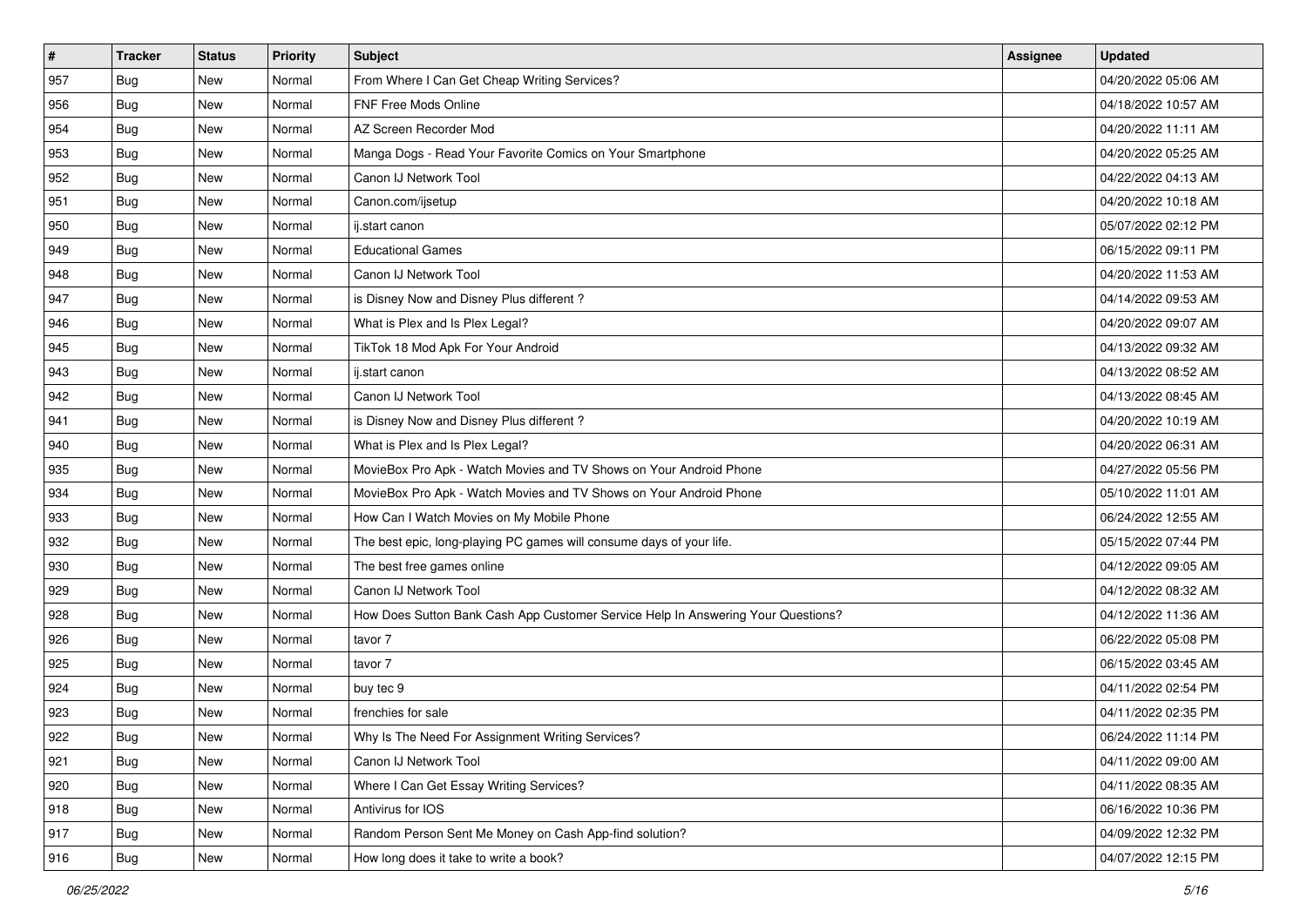| $\vert$ # | <b>Tracker</b> | <b>Status</b> | <b>Priority</b> | <b>Subject</b>                                                              | <b>Assignee</b> | <b>Updated</b>      |
|-----------|----------------|---------------|-----------------|-----------------------------------------------------------------------------|-----------------|---------------------|
| 915       | <b>Bug</b>     | New           | Normal          | Finance dissertation writing                                                |                 | 04/07/2022 09:22 AM |
| 914       | <b>Bug</b>     | New           | Normal          | Wordle: how to play fashion games for free?                                 |                 | 04/07/2022 08:30 AM |
| 913       | Bug            | New           | Normal          | Canon IJ Network Tool                                                       |                 | 04/07/2022 06:21 AM |
| 912       | Bug            | <b>New</b>    | Normal          | <b>Cuphead Mobile Game Review</b>                                           |                 | 06/09/2022 10:14 AM |
| 911       | Bug            | New           | Normal          | Aluminum Windows & Doors                                                    |                 | 04/06/2022 08:10 PM |
| 910       | <b>Bug</b>     | New           | Normal          | Each content looks unisize or not formated                                  |                 | 04/06/2022 11:21 AM |
| 909       | Bug            | New           | Normal          | Toca Life World APK                                                         |                 | 04/06/2022 04:52 AM |
| 908       | <b>Bug</b>     | New           | Normal          | Toca Life World APK                                                         |                 | 04/06/2022 03:18 AM |
| 907       | Bug            | New           | Normal          | Canon IJ Network Tool                                                       |                 | 04/04/2022 10:43 AM |
| 906       | Bug            | New           | Normal          | How To Change Cash App From Business To Personal Account For Any Reasons?   |                 | 04/04/2022 09:57 AM |
| 905       | <b>Bug</b>     | New           | Normal          | MINI MILITIA MOD APK                                                        |                 | 05/19/2022 01:54 PM |
| 898       | Bug            | New           | Normal          | Shadow Fight 2 Mod APK                                                      |                 | 04/02/2022 09:17 AM |
| 895       | Bug            | New           | Normal          | Cash App Scams                                                              |                 | 06/18/2022 02:36 PM |
| 893       | <b>Bug</b>     | New           | Normal          | klingeltone                                                                 |                 | 04/13/2022 11:06 AM |
| 892       | <b>Bug</b>     | <b>New</b>    | Normal          | Good game                                                                   |                 | 04/01/2022 09:15 AM |
| 891       | Bug            | New           | Normal          | The most interesting game today, have you tried it?                         |                 | 04/01/2022 09:17 AM |
| 889       | <b>Bug</b>     | <b>New</b>    | Normal          | What is Plex and how it's work?                                             |                 | 04/01/2022 09:14 AM |
| 888       | Bug            | New           | Normal          | Is the Fox News Channel on Roku free?                                       |                 | 04/25/2022 08:04 AM |
| 887       | <b>Bug</b>     | New           | Normal          | What is Plex and how it's work?                                             |                 | 04/01/2022 09:16 AM |
| 886       | Bug            | New           | Normal          | Is the Fox News Channel on Roku free?                                       |                 | 04/01/2022 09:16 AM |
| 885       | <b>Bug</b>     | New           | Normal          | How to Install the Tele Latino App For Android                              |                 | 03/28/2022 04:10 AM |
| 884       | Bug            | New           | Normal          | Why do Subway Surfers popular                                               |                 | 04/01/2022 09:16 AM |
| 883       | Bug            | New           | Normal          | Langweilen Sie sich jemals bei der gleichen alten Schriftart auf Instagram? |                 | 04/01/2022 09:16 AM |
| 882       | <b>Bug</b>     | New           | Normal          | How to change bank account on cash app?                                     |                 | 04/01/2022 09:16 AM |
| 880       | Bug            | New           | Normal          | Why do Subway Surfers popular                                               |                 | 04/01/2022 09:16 AM |
| 878       | Bug            | New           | Normal          | Wie ist instazoom hilfreich beim Herunterladen von Instagram-Profilbildern  |                 | 04/08/2022 09:28 PM |
| 876       | <b>Bug</b>     | New           | Normal          | Download Full-Size Profile Pictures of Your Favorite Users With InstaDP     |                 | 04/01/2022 09:12 AM |
| 875       | <b>Bug</b>     | New           | Normal          | Red ball game                                                               |                 | 04/01/2022 09:15 AM |
| 874       | <b>Bug</b>     | New           | Normal          | Cómo descargar Minecraft Apk                                                |                 | 06/23/2022 04:39 AM |
| 873       | <b>Bug</b>     | New           | Normal          | Klingeltöne mp3                                                             |                 | 04/13/2022 11:03 AM |
| 872       | Bug            | New           | Normal          | Poppy Playtime Horror Game Free                                             |                 | 04/01/2022 09:11 AM |
| 870       | <b>Bug</b>     | New           | Normal          | Mahjong Solitaire                                                           |                 | 04/01/2022 09:12 AM |
| 869       | <b>Bug</b>     | New           | Normal          | Sonnerie Post Malone 2022                                                   |                 | 04/13/2022 11:05 AM |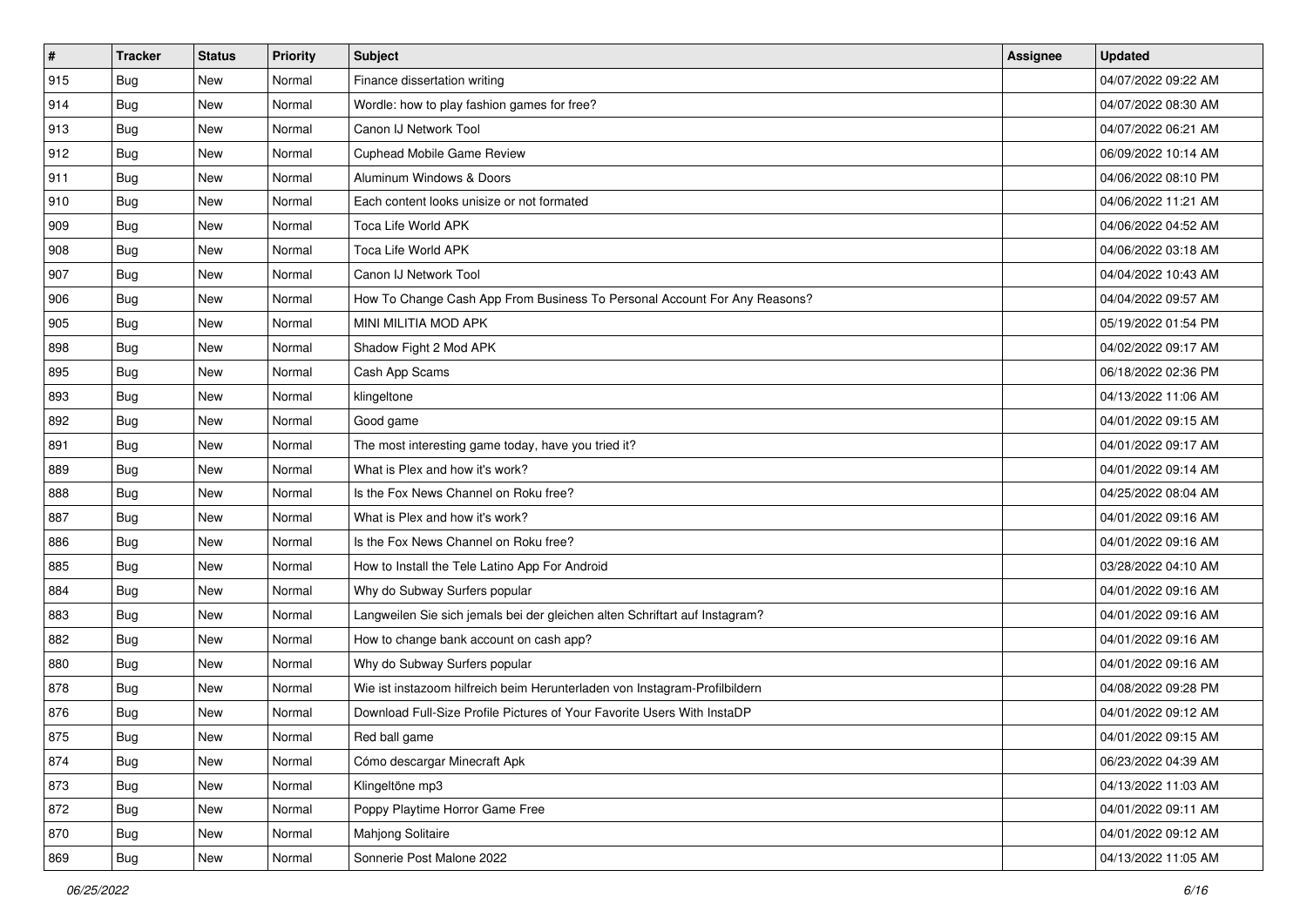| $\sharp$ | <b>Tracker</b> | <b>Status</b> | Priority | <b>Subject</b>                                                                   | <b>Assignee</b> | <b>Updated</b>      |
|----------|----------------|---------------|----------|----------------------------------------------------------------------------------|-----------------|---------------------|
| 865      | <b>Bug</b>     | New           | Normal   | Canon IJ Printer Utility                                                         |                 | 05/18/2022 07:24 PM |
| 864      | Bug            | New           | Normal   | Canon IJ Network Tool                                                            |                 | 04/01/2022 09:14 AM |
| 863      | Bug            | New           | Normal   | Canon IJ Network Tool                                                            |                 | 04/01/2022 09:12 AM |
| 862      | Bug            | <b>New</b>    | Normal   | none                                                                             |                 | 04/01/2022 09:11 AM |
| 859      | Bug            | New           | Normal   | Canon IJ Network Tool                                                            |                 | 04/01/2022 09:13 AM |
| 857      | <b>Bug</b>     | New           | Normal   | Welcome to the world of classic retro games                                      |                 | 04/01/2022 09:13 AM |
| 856      | Bug            | New           | Normal   | Online Classes Assistance Help For Student                                       |                 | 04/01/2022 09:13 AM |
| 855      | Bug            | New           | Normal   | Online Classes Assistance Help For Student                                       |                 | 04/01/2022 09:13 AM |
| 854      | Bug            | New           | Normal   | How To Resolve Password Problems Through Facebook Customer Service?              |                 | 04/09/2022 06:11 PM |
| 853      | Bug            | New           | Normal   | what is dr laser                                                                 |                 | 04/01/2022 09:13 AM |
| 852      | <b>Bug</b>     | New           | Normal   | How to cancel your French Bee flight within 24 hours?                            |                 | 04/01/2022 09:13 AM |
| 851      | Bug            | New           | Normal   | Laden Sie den kostenlosen MP3-Klingelton für Ihr Mobiltelefon herunter           |                 | 04/01/2022 09:14 AM |
| 850      | Bug            | New           | Normal   | Puppy Playtime APK Android                                                       |                 | 04/01/2022 09:14 AM |
| 849      | <b>Bug</b>     | New           | Normal   | FutEmax App Apk - Watch Soccer, Fantasy Football, And More On Your Mobile Device |                 | 04/01/2022 09:04 AM |
| 844      | <b>Bug</b>     | <b>New</b>    | Normal   | To know Chime Routing Number call on the helpline number                         |                 | 04/01/2022 08:58 AM |
| 843      | Bug            | New           | Normal   | Canon IJ Network Tool                                                            |                 | 04/01/2022 08:58 AM |
| 842      | <b>Bug</b>     | <b>New</b>    | Normal   | Join the fun game                                                                |                 | 04/01/2022 08:58 AM |
| 841      | Bug            | New           | Normal   | How do I activate FOX NOW?                                                       |                 | 04/01/2022 08:58 AM |
| 840      | <b>Bug</b>     | New           | Normal   | Is Tubi really free and legal?                                                   |                 | 04/01/2022 08:58 AM |
| 839      | Bug            | New           | Normal   | How do I activate FOX NOW?                                                       |                 | 04/01/2022 08:58 AM |
| 838      | <b>Bug</b>     | New           | Normal   | Celebrity Hunter Mod apk - Como instalá-lo                                       |                 | 04/01/2022 08:58 AM |
| 836      | Bug            | New           | Normal   | What Is The Required Amount To Pay As Cash App Clearance Fee?                    |                 | 04/01/2022 09:00 AM |
| 835      | Bug            | New           | Normal   | Build your strong army with Taming io                                            |                 | 04/01/2022 08:59 AM |
| 834      | <b>Bug</b>     | New           | Normal   | Grasp the secret to relieve stress and fatigue                                   |                 | 04/01/2022 08:57 AM |
| 833      | Bug            | New           | Normal   | Does Direct Deposit Hit Chime- seek Chime Customer Service                       |                 | 04/01/2022 08:59 AM |
| 832      | Bug            | New           | Normal   | Choque Royale Mod Apk                                                            |                 | 04/01/2022 08:59 AM |
| 831      | <b>Bug</b>     | New           | Normal   | Build and shoot                                                                  |                 | 05/29/2022 04:47 PM |
| 830      | <b>Bug</b>     | New           | Normal   | Poppy Playtime APK                                                               |                 | 04/01/2022 08:59 AM |
| 828      | <b>Bug</b>     | New           | Normal   | Nursery management                                                               |                 | 06/13/2022 08:55 AM |
| 827      | <b>Bug</b>     | New           | Normal   | Come To Know The Required Steps To Unlock Cash App Account                       |                 | 04/01/2022 08:59 AM |
| 826      | <b>Bug</b>     | New           | Normal   | How to Dowload MXL TV Premium                                                    |                 | 05/26/2022 03:34 PM |
| 825      | <b>Bug</b>     | New           | Normal   | Lucky Patcher Download                                                           |                 | 04/01/2022 08:59 AM |
| 822      | <b>Bug</b>     | New           | Normal   | Dowload Your Boyfriend Game                                                      |                 | 06/23/2022 01:10 PM |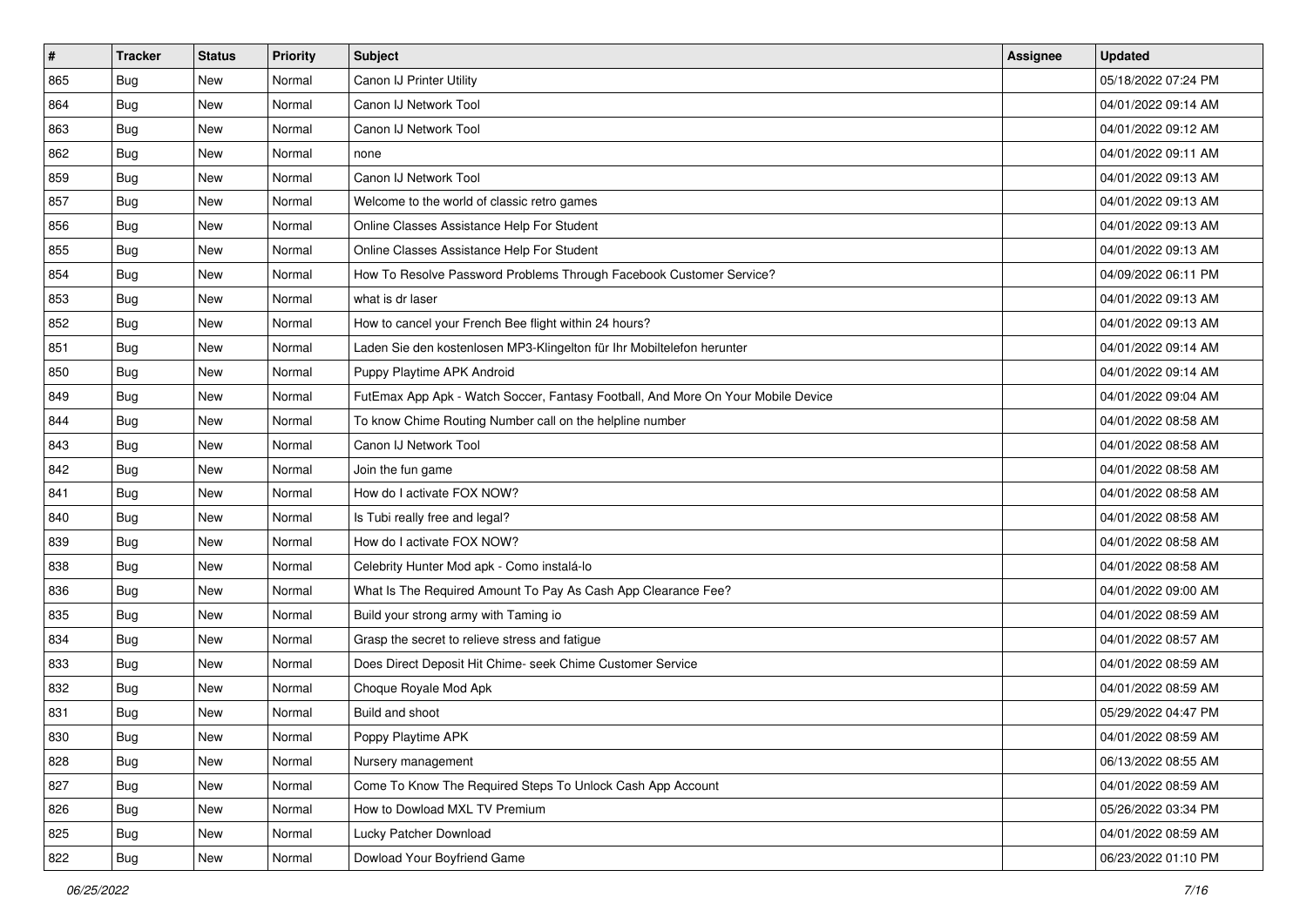| $\sharp$ | <b>Tracker</b> | <b>Status</b> | Priority | <b>Subject</b>                                                                | <b>Assignee</b> | <b>Updated</b>      |
|----------|----------------|---------------|----------|-------------------------------------------------------------------------------|-----------------|---------------------|
| 821      | <b>Bug</b>     | New           | Normal   | Nicoo - A Review of the Popular Battle Royale Game                            |                 | 04/01/2022 08:56 AM |
| 820      | Bug            | New           | Normal   | Metal Slug Apk para Android                                                   |                 | 06/25/2022 05:15 AM |
| 819      | Bug            | New           | Normal   | Metal Slug Apk para Android                                                   |                 | 04/01/2022 08:59 AM |
| 817      | Bug            | <b>New</b>    | Normal   | Pacman 30th Anniversary                                                       |                 | 06/23/2022 04:51 AM |
| 816      | Bug            | New           | Normal   | Play Scribble io fun with everyone                                            |                 | 06/23/2022 10:52 AM |
| 811      | <b>Bug</b>     | New           | Normal   | Canon IJ Network Tool                                                         |                 | 06/20/2022 12:34 AM |
| 809      | Bug            | New           | Normal   | Smash Karts - immerse yourself in the exciting race                           |                 | 06/24/2022 11:37 PM |
| 808      | <b>Bug</b>     | New           | Normal   | Sinnvolle Guten-Morgen-Grüße                                                  |                 | 06/23/2022 07:27 PM |
| 807      | Bug            | New           | Normal   | 1v1Battle is a strategic action 'Build and shoot' game                        |                 | 04/01/2022 08:56 AM |
| 804      | Bug            | New           | Normal   | Review                                                                        |                 | 06/24/2022 12:23 AM |
| 802      | <b>Bug</b>     | New           | Normal   | Who Is an ETL Engineer                                                        |                 | 06/25/2022 12:34 AM |
| 801      | Bug            | New           | Normal   | Who Is an ETL Engineer                                                        |                 | 06/24/2022 11:18 PM |
| 800      | Bug            | New           | Normal   | Who Is an ETL Engineer                                                        |                 | 06/20/2022 10:21 PM |
| 799      | <b>Bug</b>     | New           | Normal   | Who Is an ETL Engineer                                                        |                 | 06/24/2022 04:30 PM |
| 798      | <b>Bug</b>     | <b>New</b>    | Normal   | Who Is an ETL Engineer                                                        |                 | 06/23/2022 11:38 PM |
| 796      | Bug            | New           | Normal   | How Does Cash App ++ actually work and What is the process of it              |                 | 06/22/2022 07:03 AM |
| 795      | <b>Bug</b>     | <b>New</b>    | Normal   | Drift Boss - Exciting Race                                                    |                 | 04/01/2022 08:57 AM |
| 792      | Bug            | New           | Normal   | What is Google Camera Mod?                                                    |                 | 04/01/2022 08:59 AM |
| 791      | <b>Bug</b>     | New           | Normal   | Samsnung TV Plus is not working                                               |                 | 04/01/2022 09:03 AM |
| 790      | Bug            | New           | Normal   | My app                                                                        |                 | 04/01/2022 09:03 AM |
| 789      | <b>Bug</b>     | New           | Normal   | Full version                                                                  |                 | 06/25/2022 03:28 AM |
| 788      | Bug            | New           | Normal   | Intro Maker Mod APK                                                           |                 | 06/24/2022 06:06 PM |
| 787      | Bug            | New           | Normal   | Assured Assignment Help                                                       |                 | 06/24/2022 06:54 AM |
| 786      | <b>Bug</b>     | New           | Normal   | Best Assignment Help in Australia & UK                                        |                 | 06/21/2022 09:28 PM |
| 785      | Bug            | New           | Normal   | How To Get Money Off Cash App Without Card Or With A Card?                    |                 | 06/21/2022 03:59 PM |
| 784      | Bug            | New           | Normal   | How To Add Money On Cash App Card And Check The Funds?                        |                 | 06/25/2022 02:10 AM |
| 783      | <b>Bug</b>     | New           | Normal   | How Do I Determine The Reasons And Solutions To Fix Cash App Transfer Failed? |                 | 06/22/2022 02:05 PM |
| 782      | <b>Bug</b>     | New           | Normal   | Comment faire une sonnerie téléphonique                                       |                 | 06/24/2022 01:32 PM |
| 781      | <b>Bug</b>     | New           | Normal   | Free Whatsapp Group to Join                                                   |                 | 06/25/2022 01:25 AM |
| 777      | <b>Bug</b>     | New           | Normal   | Obtain driving instructions using Google Maps.                                |                 | 06/24/2022 07:31 AM |
| 776      | <b>Bug</b>     | New           | Normal   | Wibargain                                                                     |                 | 06/17/2022 08:52 PM |
| 775      | <b>Bug</b>     | New           | Normal   | cash app                                                                      |                 | 02/14/2022 08:20 AM |
| 774      | <b>Bug</b>     | New           | Normal   | Follow proper initiatives                                                     |                 | 06/24/2022 09:27 AM |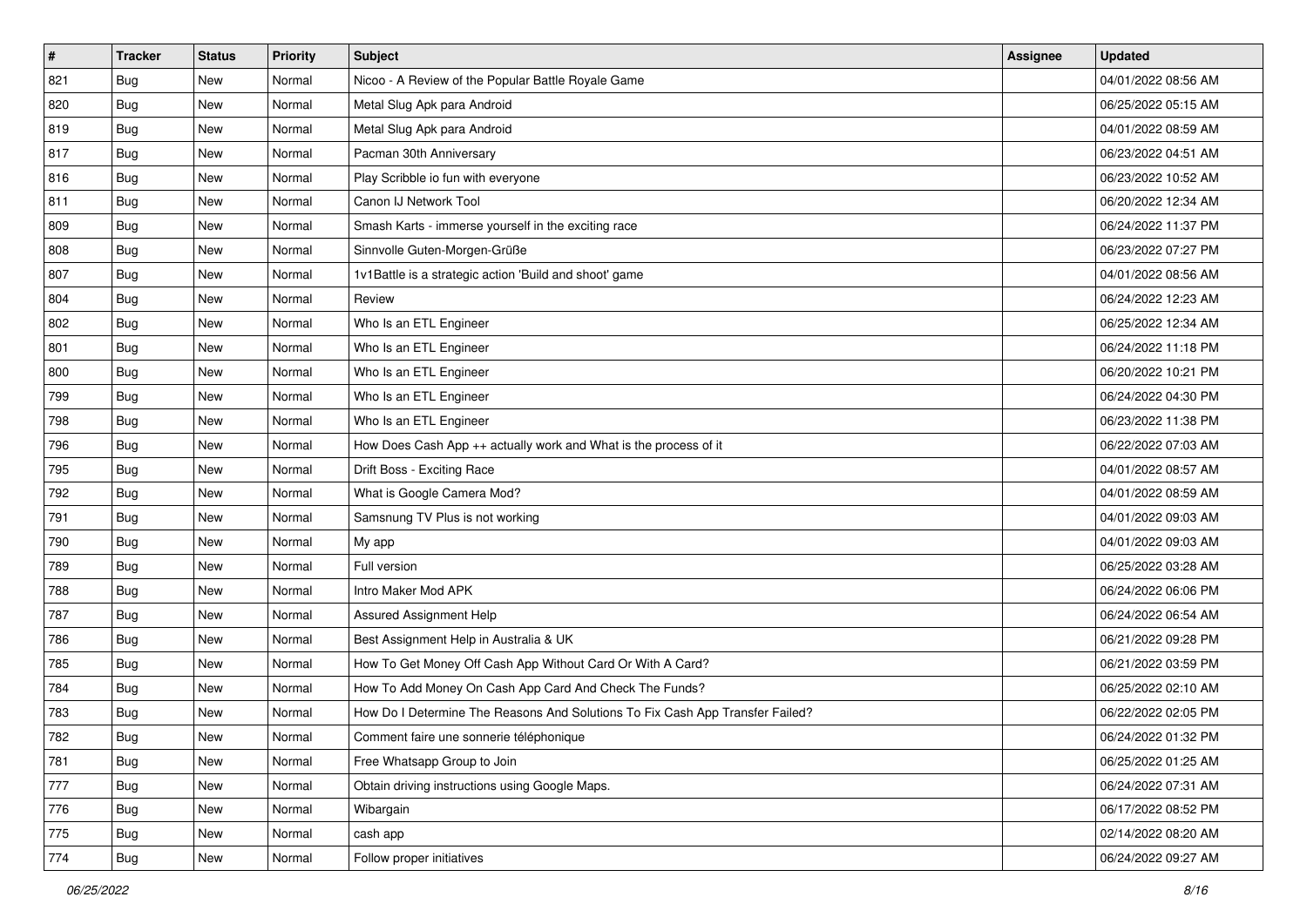| $\vert$ # | <b>Tracker</b> | <b>Status</b> | Priority | <b>Subject</b>                                                                                      | <b>Assignee</b> | <b>Updated</b>      |
|-----------|----------------|---------------|----------|-----------------------------------------------------------------------------------------------------|-----------------|---------------------|
| 773       | <b>Bug</b>     | New           | Normal   | Spades - Play online free                                                                           |                 | 06/25/2022 02:00 AM |
| 772       | <b>Bug</b>     | New           | Normal   | united airlines baggage policy                                                                      |                 | 06/24/2022 12:30 PM |
| 771       | Bug            | New           | Normal   | united airlines baggage policy                                                                      |                 | 06/24/2022 02:22 PM |
| 770       | <b>Bug</b>     | New           | Normal   | Canon IJ Network Tool                                                                               |                 | 06/24/2022 01:39 AM |
| 769       | <b>Bug</b>     | New           | Normal   | check my cash app                                                                                   |                 | 06/25/2022 04:55 AM |
| 768       | <b>Bug</b>     | New           | Normal   | Where can you buy best jackets online?                                                              |                 | 04/01/2022 09:05 AM |
| 767       | Bug            | New           | Normal   | apkmod                                                                                              |                 | 06/24/2022 03:02 PM |
| 766       | <b>Bug</b>     | New           | Normal   | Pobreflix Mod APK Review                                                                            |                 | 06/23/2022 01:39 AM |
| 765       | <b>Bug</b>     | New           | Normal   | Follow proper initiatives to check my cash app                                                      |                 | 06/23/2022 05:14 PM |
| 764       | Bug            | New           | Normal   | What is available to see what I can watch HBO Max?                                                  |                 | 06/24/2022 05:42 PM |
| 763       | <b>Bug</b>     | New           | High     | How to Make a Ringtone on Your iPhone                                                               |                 | 06/24/2022 05:53 AM |
| 762       | Bug            | New           | Normal   | How To Add Money To A Cash App Card If Struggling With Low Amount?                                  |                 | 06/24/2022 07:48 AM |
| 760       | <b>Bug</b>     | New           | Normal   | apkmod                                                                                              |                 | 05/20/2022 05:32 AM |
| 758       | <b>Bug</b>     | New           | Normal   | How Do I Study Consistently For Hours?                                                              |                 | 04/01/2022 09:01 AM |
| 757       | <b>Bug</b>     | New           | Normal   | Why Is Issue of Car Maintenance so Famous for the Consumers?                                        |                 | 04/01/2022 09:01 AM |
| 754       | Bug            | New           | Normal   | Cómo descargar tonos gratis de teléfono celular                                                     |                 | 04/29/2022 05:26 AM |
| 753       | <b>Bug</b>     | New           | Normal   | onlineessaygrader                                                                                   |                 | 04/01/2022 09:01 AM |
| 752       | <b>Bug</b>     | New           | Normal   | Plagerism checker                                                                                   |                 | 04/01/2022 09:03 AM |
| 750       | Bug            | New           | Normal   | Create a Report Template                                                                            |                 | 04/01/2022 09:00 AM |
| 749       | <b>Bug</b>     | New           | Normal   | The Best Bubble Shooter Game for Android                                                            |                 | 04/01/2022 09:02 AM |
| 748       | <b>Bug</b>     | New           | Normal   | Il y a quelques façons d'obtenir des sonneries gratuites pour votre iPhone                          |                 | 04/01/2022 09:02 AM |
| 747       | <b>Bug</b>     | New           | Normal   | How to Install Tyflex Plus on Your Android Device                                                   |                 | 04/01/2022 09:02 AM |
| 744       | Bug            | New           | Normal   | <b>Pixel Survive</b>                                                                                |                 | 04/01/2022 09:02 AM |
| 743       | <b>Bug</b>     | New           | Normal   | They promote 'pixel art' contests and a 'game jam' related to the work and figure of Carlos Casares |                 | 04/15/2022 09:12 PM |
| 742       | Bug            | New           | Normal   | How Long Does Cash App Support Take To Respond For A Better Support?                                |                 | 04/01/2022 09:02 AM |
| 741       | <b>Bug</b>     | New           | Normal   | <b>Blockchain Technology Solutions</b>                                                              |                 | 04/01/2022 09:02 AM |
| 739       | <b>Bug</b>     | New           | Normal   | law dissertation help                                                                               |                 | 04/01/2022 09:02 AM |
| 738       | Bug            | New           | Normal   | How Much Amount Do I Get Using The Referral Code For Cash App?                                      |                 | 04/01/2022 09:03 AM |
| 737       | Bug            | New           | Normal   | How Do I Talk To A Live Person At Facebook If Anything Is Doubtful?                                 |                 | 04/01/2022 09:20 AM |
| 736       | Bug            | New           | Normal   | Want to Edit in My Website (transfer-factor.net) Unfortunately, Unable to Edit It                   |                 | 06/24/2022 07:32 AM |
| 735       | <b>Bug</b>     | New           | Normal   | A quick fix of how to get money back from cash app stocks                                           |                 | 06/24/2022 07:30 AM |
| 734       | <b>Bug</b>     | New           | Normal   | DR. STRANGE: Multiverse of Scheduling Madness!                                                      |                 | 04/01/2022 09:33 AM |
| 733       | <b>Bug</b>     | New           | Normal   | How does one go about getting a book deal?                                                          |                 | 04/01/2022 09:33 AM |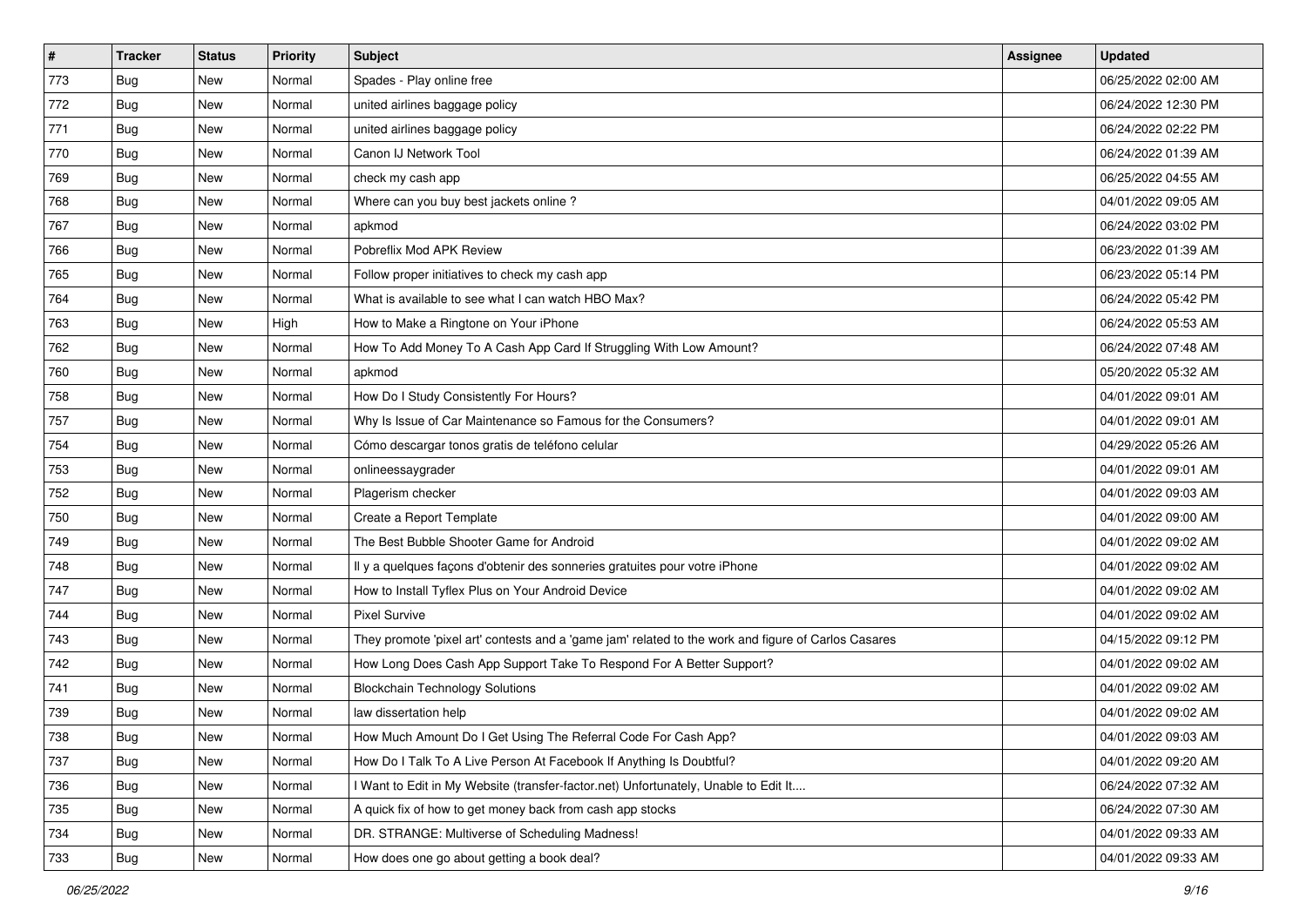| $\vert$ # | <b>Tracker</b> | <b>Status</b> | Priority | Subject                                                                      | <b>Assignee</b> | <b>Updated</b>      |
|-----------|----------------|---------------|----------|------------------------------------------------------------------------------|-----------------|---------------------|
| 732       | <b>Bug</b>     | New           | Normal   | Get rectifications steps about why cash app transfer failed                  |                 | 04/01/2022 09:33 AM |
| 731       | <b>Bug</b>     | New           | Normal   | Avail Of Cash App Customer Service If Unable To Down Cash App Mobile App?    |                 | 04/01/2022 09:33 AM |
| 730       | <b>Bug</b>     | New           | Normal   | Canon IJ Network Tool                                                        |                 | 04/01/2022 09:33 AM |
| 729       | <b>Bug</b>     | <b>New</b>    | Normal   | Canon IJ Network Tool                                                        |                 | 04/01/2022 09:33 AM |
| 728       | <b>Bug</b>     | New           | Normal   | Will Cash App refund money if scammed? Hitches With Optimum Ease             |                 | 04/01/2022 09:33 AM |
| 726       | <b>Bug</b>     | New           | Normal   | Mobile Application Development Services                                      |                 | 06/23/2022 12:16 PM |
| 724       | Bug            | New           | Normal   | Dial Chime Customer support number for a quick response                      |                 | 06/24/2022 01:30 PM |
| 721       | <b>Bug</b>     | New           | Normal   | Cómo instalar un Mod Apk                                                     |                 | 06/24/2022 09:39 PM |
| 720       | <b>Bug</b>     | New           | Normal   | How does Cash App Phone Number provide a quick treatment?                    |                 | 06/23/2022 09:57 PM |
| 719       | <b>Bug</b>     | New           | Normal   | How Do I Send \$5000 Through Cash App Account With Ease?                     |                 | 06/24/2022 07:15 PM |
| 717       | <b>Bug</b>     | New           | Normal   | Disney Plus Apk - Watch Movies and TV Shows on Your Device                   |                 | 06/24/2022 12:00 PM |
| 716       | Bug            | New           | Normal   | La celebración de un BabyShower.                                             |                 | 06/24/2022 02:09 AM |
| 715       | Bug            | New           | Normal   | Puppy Playtime Descargar gratis                                              |                 | 06/22/2022 01:40 AM |
| 714       | <b>Bug</b>     | New           | Normal   | Cuevana 3 Premium - Enjoy Your Favorite Movies and TV Shows on Your Smart TV |                 | 06/24/2022 01:19 PM |
| 712       | <b>Bug</b>     | New           | Normal   | <b>Tips and Tricks</b>                                                       |                 | 06/24/2022 04:19 PM |
| 711       | Bug            | New           | Normal   | Human Fall Flat Apk Download                                                 |                 | 06/23/2022 04:45 PM |
| 710       | <b>Bug</b>     | New           | Normal   | Take Necessary Assistance If You Are Unable Activate Cash App Card           |                 | 06/24/2022 04:49 AM |
| 709       | Bug            | New           | Normal   | How To Load Cash App Card At Walmart Without Having To Face Any Hassle?      |                 | 06/24/2022 12:18 AM |
| 708       | <b>Bug</b>     | New           | Normal   | Efficient ways to proceed with the cash app dispute process?                 |                 | 06/24/2022 07:20 AM |
| 706       | <b>Bug</b>     | New           | Normal   | How Can You Cancel A Cash App Payment Without Any Prior Information?         |                 | 04/01/2022 09:30 AM |
| 705       | <b>Bug</b>     | New           | Normal   | wuxiaworld                                                                   |                 | 06/17/2022 04:54 PM |
| 704       | <b>Bug</b>     | New           | Normal   | Reach support team of Chime Customer Service for instant help                |                 | 06/22/2022 07:36 AM |
| 703       | Bug            | New           | Normal   | For real-time help, dial Facebook customer service number                    |                 | 06/23/2022 09:24 PM |
| 702       | <b>Bug</b>     | New           | Normal   | Avail Chime Customer Service to know How To Get Chime Bank Statement         |                 | 06/21/2022 08:32 AM |
| 701       | <b>Bug</b>     | New           | Normal   | Why Law Essay Helper UK is Necessary?                                        |                 | 06/24/2022 03:17 PM |
| 700       | <b>Bug</b>     | New           | Normal   | Cómo descargar Poppy Playtime                                                |                 | 04/01/2022 09:30 AM |
| 699       | <b>Bug</b>     | New           | Normal   | Would you be able to utilize Cash App Twitch?                                |                 | 06/24/2022 07:29 AM |
| 697       | <b>Bug</b>     | New           | Normal   | How to Descargar Pura TV For Android                                         |                 | 06/16/2022 10:40 PM |
| 696       | Bug            | New           | Normal   | How to Install the TuMangaOnline App                                         |                 | 06/25/2022 04:51 AM |
| 695       | Bug            | New           | Normal   | Refer Listas IPTV Apk                                                        |                 | 06/24/2022 03:46 AM |
| 692       | Bug            | New           | Normal   | Esports 888b                                                                 |                 | 06/12/2022 10:04 AM |
| 691       | Bug            | New           | Normal   | tea garden dublin                                                            |                 | 04/01/2022 09:31 AM |
| 690       | <b>Bug</b>     | New           | Normal   | campervan hire                                                               |                 | 06/25/2022 01:32 AM |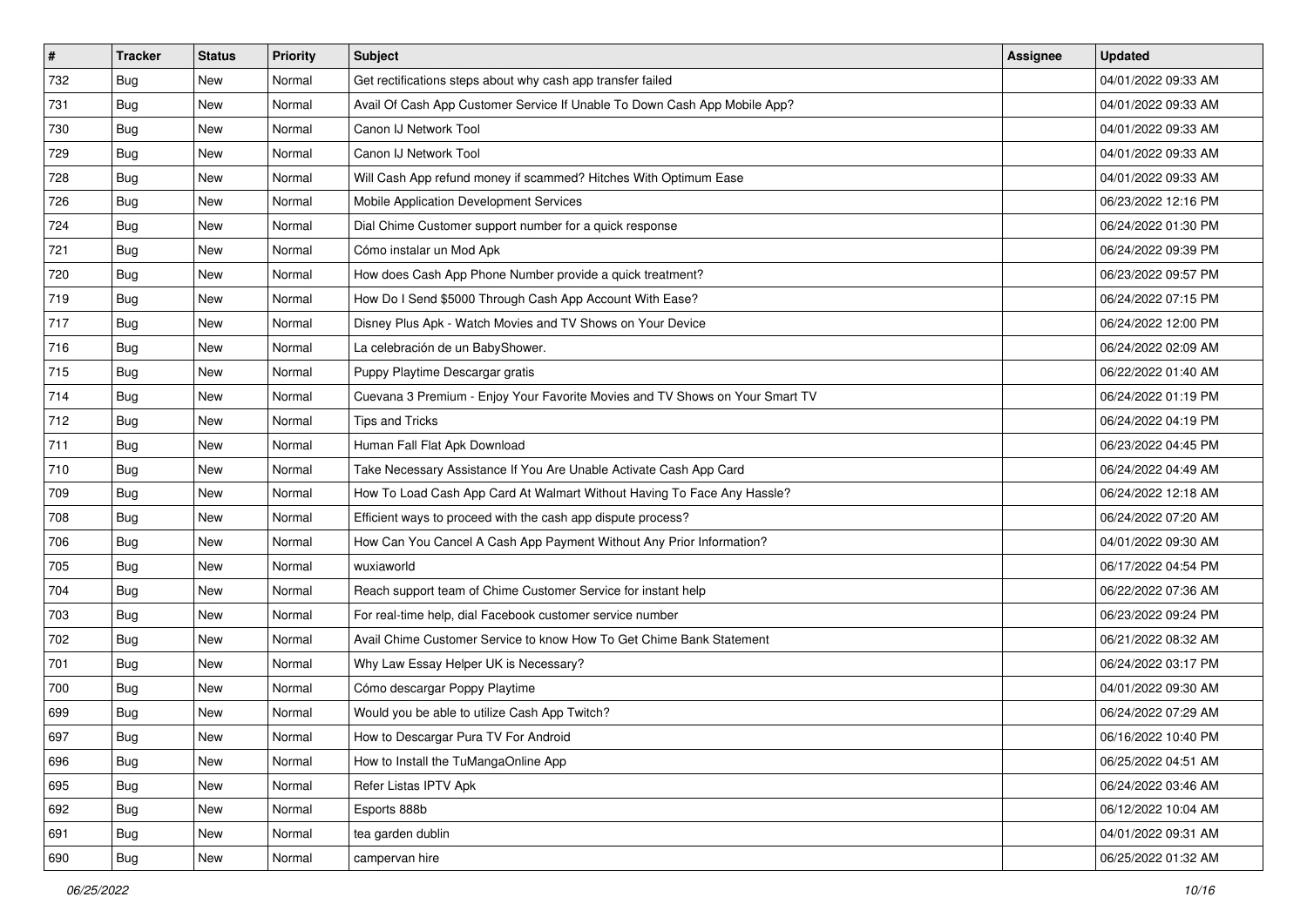| $\sharp$ | <b>Tracker</b> | <b>Status</b> | Priority | <b>Subject</b>                                                        | <b>Assignee</b> | <b>Updated</b>      |
|----------|----------------|---------------|----------|-----------------------------------------------------------------------|-----------------|---------------------|
| 689      | <b>Bug</b>     | New           | Normal   | How to use twitch.tv/activate?                                        |                 | 06/23/2022 07:30 PM |
| 688      | Bug            | New           | Normal   | How to use twitch.tv/activate?                                        |                 | 06/24/2022 04:16 AM |
| 687      | Bug            | New           | Normal   | How to use twitch.tv/activate?                                        |                 | 06/25/2022 01:11 AM |
| 686      | <b>Bug</b>     | <b>New</b>    | Normal   | Welcome To The Most Demandable Mahipalpur Escorts Agency              |                 | 06/22/2022 09:42 AM |
| 684      | Bug            | New           | Normal   | Difference between paper map and online map                           |                 | 06/23/2022 01:24 PM |
| 682      | <b>Bug</b>     | <b>New</b>    | Normal   | Does Facebook customer service live chat allow to speak with someone? |                 | 06/24/2022 06:54 AM |
| 679      | Bug            | New           | Normal   | Word Finder helps you to play word games better                       |                 | 04/01/2022 09:34 AM |
| 678      | <b>Bug</b>     | New           | Normal   | How to be a winner in buidnow gg                                      |                 | 06/24/2022 06:57 AM |
| 677      | Bug            | New           | Normal   | Logo Design Services Near Me                                          |                 | 06/24/2022 08:52 AM |
| 676      | Bug            | New           | Normal   | Does Facebook customer service live chat allow to speak with someone? |                 | 04/01/2022 09:39 AM |
| 675      | <b>Bug</b>     | New           | Normal   | What Are Smart Tactics To Fix Cash App Transfer Failed Hurdles?       |                 | 06/16/2022 04:37 AM |
| 673      | Bug            | New           | Normal   | Learn the basics of pixel art - Clear grid                            |                 | 06/24/2022 06:41 AM |
| 672      | Bug            | New           | Normal   | The easiest way to delete ringtones on iPhone                         |                 | 06/23/2022 05:06 PM |
| 670      | <b>Bug</b>     | New           | Normal   | JTWhatsApp Apk - The New and Improved WhatsApp                        |                 | 06/17/2022 04:36 PM |
| 668      | <b>Bug</b>     | <b>New</b>    | Normal   | Get to know Cash App Refund Process here                              |                 | 06/24/2022 04:19 AM |
| 667      | Bug            | New           | Normal   | What Is a Ringtone?                                                   |                 | 06/20/2022 03:35 PM |
| 666      | <b>Bug</b>     | <b>New</b>    | Normal   | 470+ pages à colorier de Noël                                         |                 | 06/24/2022 11:42 PM |
| 664      | Bug            | New           | Normal   | Tea TV Apk Download - The Best Way to Watch Movies Offline            |                 | 06/24/2022 08:01 PM |
| 662      | <b>Bug</b>     | New           | Normal   | Oreo TV Download - The Easiest Way to Watch Live TV                   |                 | 06/24/2022 05:18 PM |
| 661      | Bug            | New           | Normal   | Turbo VPN MOD APK Download                                            |                 | 06/24/2022 08:51 AM |
| 660      | <b>Bug</b>     | New           | Normal   | Anchovies Nutrition Facts And Health Benefits                         |                 | 04/01/2022 09:40 AM |
| 659      | Bug            | New           | Normal   | Olive Oil Properties And Health Benefits                              |                 | 06/24/2022 08:09 AM |
| 658      | Bug            | New           | Normal   | <b>Watermelon Nutrition Facts And Health Benefits</b>                 |                 | 06/24/2022 03:36 PM |
| 657      | <b>Bug</b>     | New           | Normal   | Coconut Nutrition Facts And Health Benefits                           |                 | 06/24/2022 01:49 PM |
| 656      | Bug            | New           | Normal   | Kiwi Nutrition Facts And Health Benefits                              |                 | 06/23/2022 05:18 PM |
| 655      | Bug            | New           | Normal   | <b>Eggplant Health Benefits</b>                                       |                 | 06/24/2022 05:17 AM |
| 653      | <b>Bug</b>     | New           | Normal   | Jujube (Jinjoles): Properties And Health Benefits                     |                 | 06/23/2022 10:41 PM |
| 652      | <b>Bug</b>     | New           | Normal   | Sesame Health Benefits                                                |                 | 06/21/2022 06:52 AM |
| 651      | <b>Bug</b>     | New           | Normal   | Salmon Health Benefits                                                |                 | 06/23/2022 01:33 PM |
| 650      | <b>Bug</b>     | New           | Normal   | <b>Cherries Health Benefits</b>                                       |                 | 06/24/2022 08:07 AM |
| 645      | Bug            | New           | Normal   | thong tin chinh xac nhat hom nay                                      |                 | 06/25/2022 04:16 AM |
| 644      | <b>Bug</b>     | New           | Normal   | <b>TeaTV App Review</b>                                               |                 | 06/24/2022 02:20 PM |
| 643      | <b>Bug</b>     | New           | Normal   | Oreo TV Apk Download                                                  |                 | 06/23/2022 12:30 PM |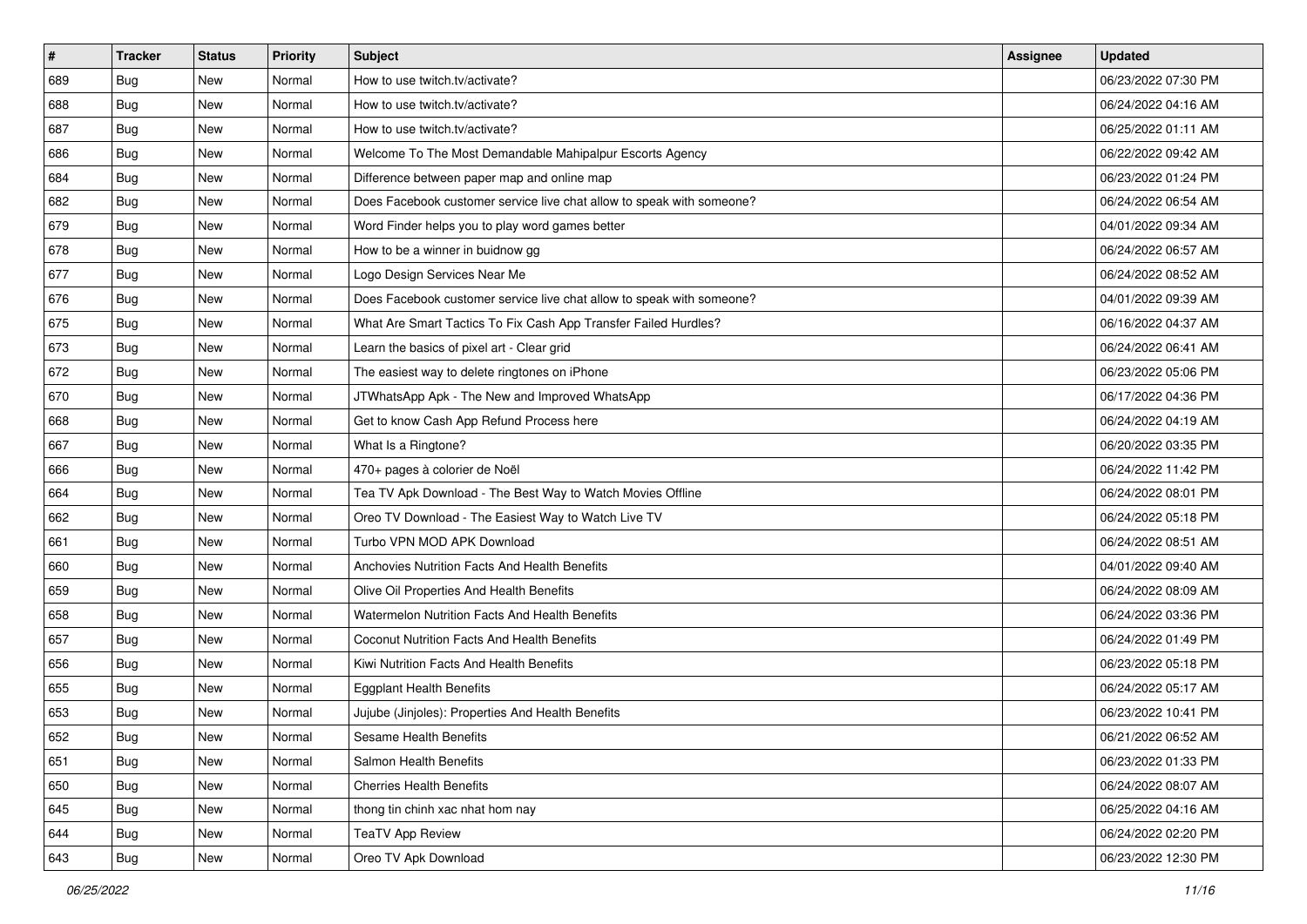| $\sharp$ | <b>Tracker</b> | <b>Status</b> | Priority | Subject                                                                          | <b>Assignee</b> | <b>Updated</b>      |
|----------|----------------|---------------|----------|----------------------------------------------------------------------------------|-----------------|---------------------|
| 642      | <b>Bug</b>     | New           | Normal   | thong tin thoi tiet ngay hom nay                                                 |                 | 06/24/2022 04:48 PM |
| 641      | Bug            | New           | Normal   | Get Best Economics Dissertation Writing Service                                  |                 | 06/23/2022 05:09 PM |
| 640      | Bug            | New           | Normal   | play game with me                                                                |                 | 06/24/2022 08:20 PM |
| 639      | <b>Bug</b>     | <b>New</b>    | Normal   | thong tin chinh xac                                                              |                 | 06/24/2022 02:43 PM |
| 638      | Bug            | New           | Normal   | Run 3 game                                                                       |                 | 06/23/2022 08:09 PM |
| 636      | <b>Bug</b>     | New           | Normal   | What is the most popular furniture color?                                        |                 | 06/24/2022 12:13 AM |
| 635      | Bug            | New           | Normal   | Buy Steroids Online with OurMedicnes.com   Best Quality Steroids                 |                 | 06/23/2022 09:09 PM |
| 634      | <b>Bug</b>     | New           | Normal   | Buy Vidalista Tablets (Tadalafil) at [\$25 OFF + Free Shipping] Vidalistatablets |                 | 06/23/2022 11:20 PM |
| 633      | <b>Bug</b>     | New           | Normal   | How i can i solve my issue                                                       |                 | 04/01/2022 09:38 AM |
| 632      | Bug            | New           | Normal   | CheapestMedsShop   100% Safe Medicines Online in UK & AUS.                       |                 | 06/23/2022 05:23 AM |
| 631      | Bug            | New           | Normal   | How Can I Load Cash App Card at Walmart straight away?                           |                 | 04/01/2022 09:38 AM |
| 630      | Bug            | New           | Normal   | How Can I Load Cash App Card at Walmart straight away?                           |                 | 04/01/2022 09:38 AM |
| 629      | <b>Bug</b>     | New           | Normal   | How Can I Load Cash App Card at Walmart straight away?                           |                 | 06/24/2022 07:55 PM |
| 628      | <b>Bug</b>     | New           | Normal   | CV reviewing services!                                                           |                 | 06/24/2022 01:53 PM |
| 627      | <b>Bug</b>     | <b>New</b>    | Normal   | <b>HELO</b>                                                                      |                 | 06/25/2022 01:05 AM |
| 625      | Bug            | New           | Normal   | The best free online driving directions tool                                     |                 | 04/01/2022 09:28 AM |
| 624      | <b>Bug</b>     | New           | Normal   | Use go with the Driving Directions for your go                                   |                 | 06/21/2022 04:54 AM |
| 623      | Bug            | New           | Normal   | Listen to online radio stations for mobile phones                                |                 | 06/24/2022 08:21 PM |
| 622      | <b>Bug</b>     | New           | Normal   | CheapestMedsShop   100% Safe Medicines Online in UK & AUS.                       |                 | 06/24/2022 07:10 PM |
| 621      | <b>Bug</b>     | <b>New</b>    | Normal   | Buy All Modafinil & Armodafinil Tablets @Buy Modafinil US                        |                 | 06/24/2022 09:26 AM |
| 620      | <b>Bug</b>     | New           | Normal   | Viagra Meds: Fastest & Quick Delivery On Your Doorstep - USA                     |                 | 06/23/2022 12:03 AM |
| 619      | Bug            | New           | Normal   | Online Trusted Medicine Store in US for Health - Genericmedsupply                |                 | 06/23/2022 09:19 PM |
| 618      | Bug            | New           | Normal   | Buy Steroids Online with OurMedicnes.com   Best Quality Steroids                 |                 | 06/24/2022 07:52 AM |
| 617      | <b>Bug</b>     | New           | Normal   | Buy Vidalista Tablets (Tadalafil) at [\$25 OFF + Free Shipping] Vidalistatablets |                 | 06/24/2022 05:14 PM |
| 616      | Bug            | New           | Normal   | Buy Anavar Tablets   Anavar For Sale in USA, UK & Australia                      |                 | 06/24/2022 03:52 PM |
| 615      | <b>Bug</b>     | New           | Normal   | CheapestMedsShop   100% Safe Medicines Online in USA UK & AUS.                   |                 | 06/24/2022 04:00 AM |
| 614      | <b>Bug</b>     | New           | Normal   | Como baixar o MOD APK no celular                                                 |                 | 06/22/2022 04:46 AM |
| 613      | I Bug          | New           | Normal   | Buy Aspadol 100mg Tab Online in US, UK, AU   Erospharmacy                        |                 | 06/24/2022 03:56 AM |
| 612      | Bug            | New           | Normal   | Luxury Slingshot Rental                                                          |                 | 06/24/2022 09:09 AM |
| 609      | Bug            | New           | High     | Online Trusted Medicine Store in US for Health - Genericmedsupply                |                 | 06/24/2022 01:44 AM |
| 607      | Bug            | New           | Normal   | Vex 5                                                                            |                 | 04/01/2022 09:22 AM |
| 604      | Bug            | New           | Normal   | Idle Game Online                                                                 |                 | 06/24/2022 06:16 PM |
| 603      | <b>Bug</b>     | New           | Normal   | Premiere gratuito da lista de IPTV                                               |                 | 06/24/2022 05:30 PM |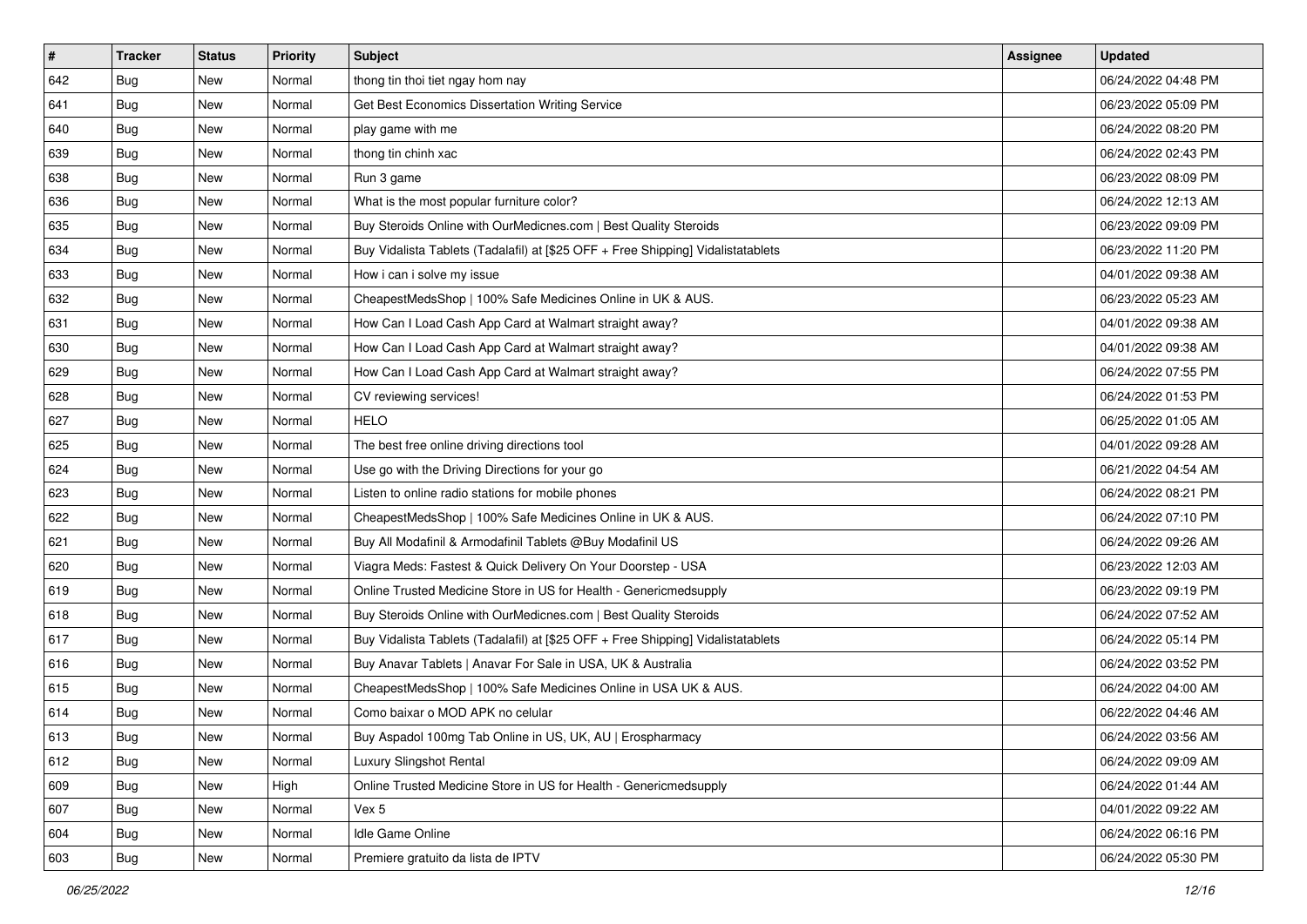| $\vert$ # | <b>Tracker</b> | <b>Status</b> | Priority | Subject                                                                                                                                                                                                                                                               | <b>Assignee</b> | <b>Updated</b>      |
|-----------|----------------|---------------|----------|-----------------------------------------------------------------------------------------------------------------------------------------------------------------------------------------------------------------------------------------------------------------------|-----------------|---------------------|
| 600       | Bug            | New           | Normal   | Play Store Pro                                                                                                                                                                                                                                                        |                 | 06/24/2022 03:39 AM |
| 599       | <b>Bug</b>     | New           | Normal   | Do you know how to delete cash app account from your computer?                                                                                                                                                                                                        |                 | 06/24/2022 10:42 AM |
| 598       | <b>Bug</b>     | New           | Normal   | Universo s / f Download                                                                                                                                                                                                                                               |                 | 06/23/2022 10:59 PM |
| 597       | <b>Bug</b>     | New           | Normal   | Universo s / f Download                                                                                                                                                                                                                                               |                 | 06/24/2022 05:18 PM |
| 596       | Bug            | <b>New</b>    | Normal   | <b>Kids Games</b>                                                                                                                                                                                                                                                     |                 | 04/01/2022 09:18 AM |
| 595       | Bug            | New           | Normal   | RFM Online - une révolution dans la gestion de l'identité numérique                                                                                                                                                                                                   |                 | 06/23/2022 12:50 PM |
| 593       | <b>Bug</b>     | New           | Normal   | Eiffel Spark Ultimate C2 SN series is a fully synthetic range of advanced performance engine oils blended in high<br>performance fully synthetic (PAO - polyalphaolefin) basestocks fortified with advanced technology additive system,<br>specifically formulated to |                 | 06/24/2022 05:38 PM |
| 592       | <b>Bug</b>     | New           | Normal   | Deezer Premium APK - Baixe músicas de qualquer lugar do mundo de graça                                                                                                                                                                                                |                 | 06/24/2022 12:00 PM |
| 591       | Bug            | New           | Normal   | How To Find Facebook Modifications For Your Spotify Premium Apk?                                                                                                                                                                                                      |                 | 06/19/2022 06:07 AM |
| 590       | Bug            | New           | Normal   | Follow proper initiatives to check my cash app card balance:                                                                                                                                                                                                          |                 | 06/23/2022 11:47 PM |
| 589       | Bug            | <b>New</b>    | Normal   | How can I get the cash app phone number of customer support?                                                                                                                                                                                                          |                 | 06/24/2022 08:57 PM |
| 588       | <b>Bug</b>     | New           | Normal   | YouTube Vanced Apk Manager App - Como instalá-lo                                                                                                                                                                                                                      |                 | 06/23/2022 07:40 PM |
| 587       | <b>Bug</b>     | New           | Normal   | Why Picsart Pro Offers Great Features                                                                                                                                                                                                                                 |                 | 06/19/2022 02:19 PM |
| 586       | Bug            | New           | Normal   | Best Modifications For Your Mobile Phone                                                                                                                                                                                                                              |                 | 06/24/2022 08:48 AM |
| 585       | <b>Bug</b>     | New           | Normal   | What is cash app help number?                                                                                                                                                                                                                                         |                 | 04/01/2022 09:18 AM |
| 584       | Bug            | <b>New</b>    | Normal   | Want the cash app customer service number to check balance?                                                                                                                                                                                                           |                 | 06/23/2022 09:55 PM |
| 583       | <b>Bug</b>     | New           | High     | Need the Cash app customer service phone number?                                                                                                                                                                                                                      |                 | 06/24/2022 06:25 AM |
| 581       | Bug            | New           | Normal   | E-Learning Course Help                                                                                                                                                                                                                                                |                 | 06/24/2022 05:18 PM |
| 577       | <b>Bug</b>     | New           | Normal   | Follow these easy steps to make Admiral Casino Login                                                                                                                                                                                                                  |                 | 06/24/2022 05:34 PM |
| 576       | Bug            | New           | Normal   | So laden Sie ein Instagram-Bild herunter                                                                                                                                                                                                                              |                 | 06/23/2022 09:23 AM |
| 574       | <b>Bug</b>     | New           | Normal   | How to fix the Epson printer offline issue due to a wired connection?                                                                                                                                                                                                 |                 | 06/24/2022 06:23 PM |
| 573       | Bug            | New           | Normal   | Experimente lo mejor en la aplicación Apk de juegos gratis                                                                                                                                                                                                            |                 | 06/24/2022 02:32 PM |
| 568       | <b>Bug</b>     | New           | Normal   | Instale a versão mais recente do YouTube Premium                                                                                                                                                                                                                      |                 | 06/24/2022 08:51 PM |
| 567       | Bug            | <b>New</b>    | Normal   | Singapore assignment help                                                                                                                                                                                                                                             |                 | 06/24/2022 05:55 PM |
| 566       | <b>Bug</b>     | New           | Normal   | Kinemaster Pro Download - los App Review                                                                                                                                                                                                                              |                 | 04/01/2022 09:27 AM |
| 565       | <b>Bug</b>     | New           | Normal   | How To Install RepelisPlus On Your Android Phone?                                                                                                                                                                                                                     |                 | 06/24/2022 11:27 PM |
| 564       | Bug            | New           | Normal   | How To Install RepelisPlus On Your Android Phone?                                                                                                                                                                                                                     |                 | 06/24/2022 02:03 AM |
| 563       | <b>Bug</b>     | New           | Normal   | Understanding the Difference Between Free and Paid Mod Apks                                                                                                                                                                                                           |                 | 06/24/2022 07:27 AM |
| 562       | <b>Bug</b>     | New           | Normal   | Learn Basic Mahjong Rules                                                                                                                                                                                                                                             |                 | 06/23/2022 12:48 AM |
| 561       | <b>Bug</b>     | New           | Normal   | Enjoy the Full YouTube Premium Experience With YouTube Premium Membership                                                                                                                                                                                             |                 | 06/24/2022 11:10 AM |
| 560       | <b>Bug</b>     | New           | Normal   | Whatsapp Aero - Make Your Phone Auto Connect                                                                                                                                                                                                                          |                 | 04/01/2022 09:28 AM |
| 559       | <b>Bug</b>     | New           | High     | What Are Permission For Applications like Facebook Sending MMS?                                                                                                                                                                                                       |                 | 06/24/2022 10:07 AM |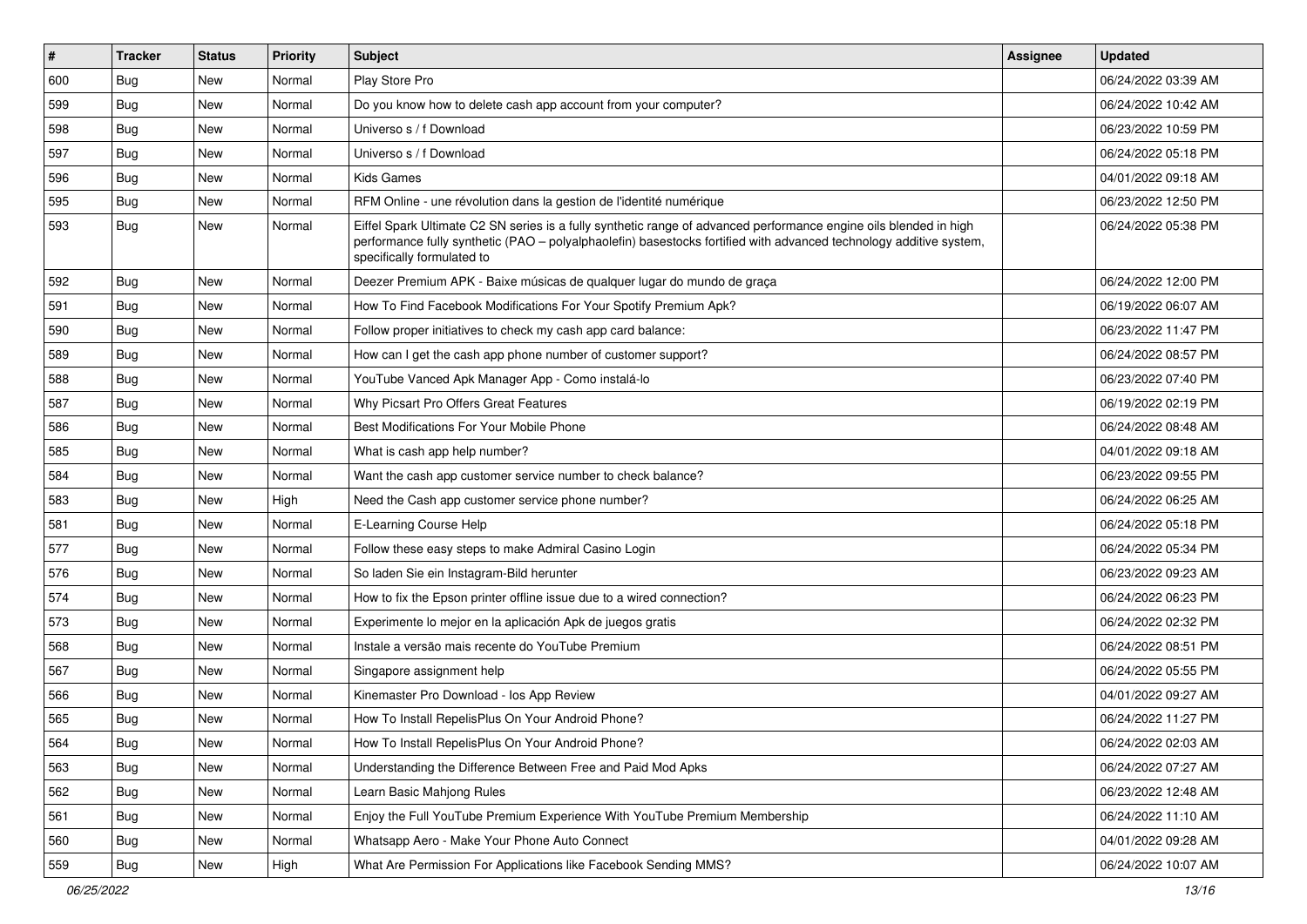| $\vert$ # | <b>Tracker</b> | <b>Status</b> | Priority | Subject                                                                                                                                                                                                                                        | <b>Assignee</b> | <b>Updated</b>      |
|-----------|----------------|---------------|----------|------------------------------------------------------------------------------------------------------------------------------------------------------------------------------------------------------------------------------------------------|-----------------|---------------------|
| 556       | <b>Bug</b>     | New           | Normal   | Play Game Mod Apk With Your Friends                                                                                                                                                                                                            |                 | 06/23/2022 09:56 PM |
| 555       | Bug            | <b>New</b>    | Normal   | web design development in hyderabad                                                                                                                                                                                                            |                 | 06/24/2022 06:49 PM |
| 554       | Bug            | New           | Normal   | XvideoStudio Video Editor APK Free Download on TechToDown                                                                                                                                                                                      |                 | 06/24/2022 08:26 AM |
| 553       | <b>Bug</b>     | <b>New</b>    | Normal   | Cinema HD APK - Free Movie Enjoyment App on Android                                                                                                                                                                                            |                 | 06/23/2022 02:21 AM |
| 551       | Bug            | New           | Normal   | Why Do Students Need Online Best Dissertation Writing Services?                                                                                                                                                                                |                 | 06/22/2022 05:53 PM |
| 550       | <b>Bug</b>     | <b>New</b>    | Normal   | Nederland FM - beste manieren om naar internationale radio op internet te luisteren                                                                                                                                                            |                 | 06/23/2022 08:56 PM |
| 549       | Bug            | New           | Normal   | Radio Luisteren                                                                                                                                                                                                                                |                 | 06/24/2022 07:01 PM |
| 548       | Bug            | New           | Normal   | Web N Logo Design                                                                                                                                                                                                                              |                 | 04/01/2022 09:29 AM |
| 547       | Bug            | New           | Normal   | Get rid of the issue of cash app down by calling experts.                                                                                                                                                                                      |                 | 06/24/2022 05:42 PM |
| 544       | <b>Bug</b>     | New           | Normal   | Hey! I had a very cool idea to order our general picture on canvas for my family as a gift. But couldn't find a good<br>one. Once my friend advised me this article in which I found what I was looking for and gave a cool gift to my family. |                 | 06/15/2022 08:13 PM |
| 542       | <b>Bug</b>     | <b>New</b>    | Normal   | Web N Logo Design                                                                                                                                                                                                                              |                 | 06/22/2022 12:28 PM |
| 541       | Bug            | New           | Normal   | How to fix the cash app payment failed errors?                                                                                                                                                                                                 |                 | 06/24/2022 09:04 PM |
| 540       | Bug            | New           | Normal   | Why Haven't I Received My Cash App Card? Can I get t the reasons behind it                                                                                                                                                                     |                 | 04/01/2022 09:25 AM |
| 539       | Bug            | <b>New</b>    | Normal   | Do you want to know how to activate cash card through phone number?                                                                                                                                                                            |                 | 04/01/2022 09:25 AM |
| 538       | <b>Bug</b>     | New           | Normal   | Will cash app refund money if scammed quickly?                                                                                                                                                                                                 |                 | 06/23/2022 05:29 PM |
| 537       | Bug            | <b>New</b>    | Normal   | Get tech assistance with customer support on ATT Yahoo email login issue.                                                                                                                                                                      |                 | 06/24/2022 08:07 PM |
| 533       | Bug            | New           | Normal   | How to complete the homework assignments in economics in the easiest way?                                                                                                                                                                      |                 | 06/25/2022 04:41 AM |
| 532       | <b>Bug</b>     | New           | Normal   | My Assignment Help                                                                                                                                                                                                                             |                 | 06/23/2022 12:53 PM |
| 529       | Bug            | New           | Normal   | Thop TV APK - Free Download for Android                                                                                                                                                                                                        |                 | 06/25/2022 04:37 AM |
| 528       | <b>Bug</b>     | <b>New</b>    | Normal   | Korean Mag                                                                                                                                                                                                                                     |                 | 06/23/2022 10:09 PM |
| 526       | <b>Bug</b>     | New           | Normal   | Soundcloud to mp3 converter - Download Soundcloud songs                                                                                                                                                                                        |                 | 06/24/2022 12:51 AM |
| 525       | <b>Bug</b>     | New           | Normal   | If you don't have a QR code: How to activate cash app card in app                                                                                                                                                                              |                 | 06/24/2022 10:47 AM |
| 524       | <b>Bug</b>     | New           | Normal   | How Does Google Account Recovery Work If Your Account Is Hacked?                                                                                                                                                                               |                 | 06/24/2022 02:25 AM |
| 520       | <b>Bug</b>     | New           | Normal   | What Is The Major Role Of Cash.app/Help and Support Page?                                                                                                                                                                                      |                 | 06/25/2022 01:27 AM |
| 519       | Bug            | New           | Normal   | Are you finding online UK Assignment writers?                                                                                                                                                                                                  |                 | 06/25/2022 02:52 AM |
| 518       | <b>Bug</b>     | New           | Normal   | How To Check The Balance Of Cash App Account By Taking Cash App Support?                                                                                                                                                                       |                 | 06/23/2022 05:15 PM |
| 517       | <b>Bug</b>     | New           | Normal   | Proficient tips to take help of cash app support professionals:                                                                                                                                                                                |                 | 06/24/2022 02:37 PM |
| 516       | <b>Bug</b>     | New           | Normal   | Does Cash App Help To Get Cash App Refund Without Any Interruption?                                                                                                                                                                            |                 | 06/24/2022 01:56 PM |
| 515       | Bug            | New           | Normal   | Fragment Nike Dunk High Tokyo Fake                                                                                                                                                                                                             |                 | 06/25/2022 03:13 AM |
| 514       | <b>Bug</b>     | New           | Normal   | Trans-Caribbean                                                                                                                                                                                                                                |                 | 06/25/2022 05:22 AM |
| 512       | <b>Bug</b>     | New           | Normal   | The Importance Of Using Custom Writing Services                                                                                                                                                                                                |                 | 06/24/2022 09:26 AM |
| 508       | <b>Bug</b>     | New           | Normal   | hire a professional dissertation help                                                                                                                                                                                                          |                 | 06/24/2022 07:21 PM |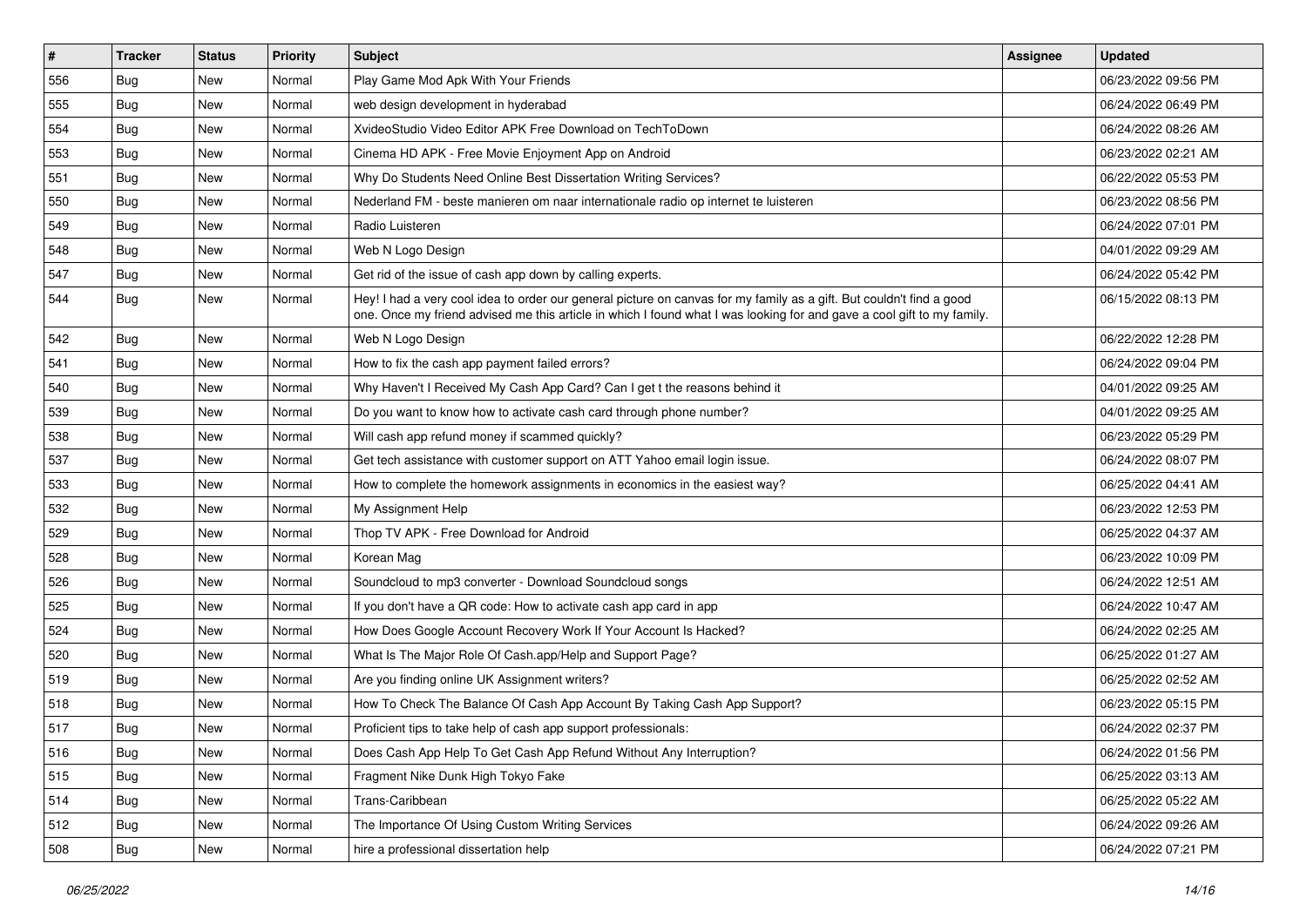| $\vert$ # | <b>Tracker</b> | <b>Status</b> | Priority | Subject                                                                                  | <b>Assignee</b> | <b>Updated</b>      |
|-----------|----------------|---------------|----------|------------------------------------------------------------------------------------------|-----------------|---------------------|
| 507       | <b>Bug</b>     | New           | Normal   | central.bitdefender.com                                                                  |                 | 06/24/2022 01:37 PM |
| 506       | Bug            | New           | Normal   | www.trendmicro.com/activate                                                              |                 | 06/25/2022 04:04 AM |
| 505       | <b>Bug</b>     | New           | Normal   | www.trendmicro.com/activate                                                              |                 | 06/25/2022 05:15 AM |
| 504       | Bug            | New           | Normal   | A beginner should always look for online Java assignment help!                           |                 | 06/25/2022 03:56 AM |
| 503       | Bug            | New           | Normal   | Youtube Premium Apk free download for Android                                            |                 | 06/24/2022 01:56 PM |
| 502       | <b>Bug</b>     | New           | Normal   | Les instructions pour définir des sonneries pour iPhone sont simples et faciles à suivre |                 | 06/25/2022 12:35 AM |
| 497       | Bug            | New           | Normal   | Fake Nike Dunk Low Off-White Lot 50                                                      |                 | 06/24/2022 07:45 PM |
| 496       | Bug            | New           | Normal   | What is Live NetTV?                                                                      |                 | 06/25/2022 02:57 AM |
| 495       | Bug            | New           | Normal   | Twitch Clip Downloader Download Twitch Clips Online 2021                                 |                 | 06/25/2022 01:08 AM |
| 494       | <b>Bug</b>     | New           | Normal   | <b>Buy Discussion Post</b>                                                               |                 | 06/25/2022 03:19 AM |
| 492       | <b>Bug</b>     | New           | Normal   | HD Streamz MOD APK v3.5.5 (Keine Werbung)                                                |                 | 06/24/2022 01:56 PM |
| 490       | <b>Bug</b>     | New           | Normal   | Unlock cash app account by getting quick solutions from the technical executives         |                 | 06/25/2022 03:16 AM |
| 489       | Bug            | <b>New</b>    | Normal   | Get cash app refund instantly if sent to the wrong person                                |                 | 06/25/2022 12:09 AM |
| 488       | <b>Bug</b>     | New           | Normal   | Quick solution to solve cash app dispute by the technical team                           |                 | 06/25/2022 03:08 AM |
| 487       | Bug            | New           | Normal   | Cheap Fake Dunks                                                                         |                 | 06/24/2022 06:29 PM |
| 484       | <b>Bug</b>     | New           | Normal   | UK best essay writing service                                                            |                 | 06/24/2022 03:41 AM |
| 483       | Bug            | New           | Normal   | UK best essay writing service                                                            |                 | 06/23/2022 11:25 PM |
| 482       | Bug            | New           | Normal   | <b>Text Window</b>                                                                       |                 | 06/23/2022 03:41 PM |
| 481       | <b>Bug</b>     | New           | Normal   | Nur Online Shop                                                                          |                 | 06/24/2022 12:42 PM |
| 480       | Bug            | New           | Normal   | Nur Online Shop                                                                          |                 | 06/24/2022 10:07 PM |
| 479       | Bug            | New           | Normal   | Limousine Service Bellevue WA                                                            |                 | 06/24/2022 06:14 AM |
| 477       | <b>Bug</b>     | New           | Normal   | What Does Online Coupon Mean?                                                            |                 | 06/24/2022 06:34 AM |
| 475       | Bug            | New           | Normal   | Floor Cleaning Arlington MA                                                              |                 | 06/24/2022 02:37 PM |
| 474       | <b>Bug</b>     | New           | Normal   | Floor Waxing Arlington MA                                                                |                 | 06/23/2022 04:22 PM |
| 473       | <b>Bug</b>     | New           | Normal   | Floor Stripping Arlington MA                                                             |                 | 06/24/2022 06:14 PM |
| 472       | <b>Bug</b>     | New           | Normal   | Upholstery Cleaning Arlington MA                                                         |                 | 04/01/2022 07:31 AM |
| 471       | <b>Bug</b>     | New           | Normal   | Residential Floor Cleaning Westchester MA                                                |                 | 06/23/2022 07:55 AM |
| 470       | <b>Bug</b>     | New           | Normal   | Commercial Floor Cleaning Westchester MA                                                 |                 | 06/24/2022 06:00 PM |
| 469       | Bug            | New           | Normal   | Germs Removal Westchester MA                                                             |                 | 06/23/2022 06:11 AM |
| 468       | <b>Bug</b>     | New           | Normal   | Floor Cleaning Westchester MA                                                            |                 | 04/01/2022 07:31 AM |
| 467       | Bug            | New           | Normal   | Floor Waxing Westchester MA                                                              |                 | 04/01/2022 07:31 AM |
| 466       | <b>Bug</b>     | New           | Normal   | Floor Stripping Westchester MA                                                           |                 | 06/24/2022 05:26 PM |
| 465       | <b>Bug</b>     | New           | Normal   | Carpet Cleaning Westchester MA                                                           |                 | 06/22/2022 07:24 AM |